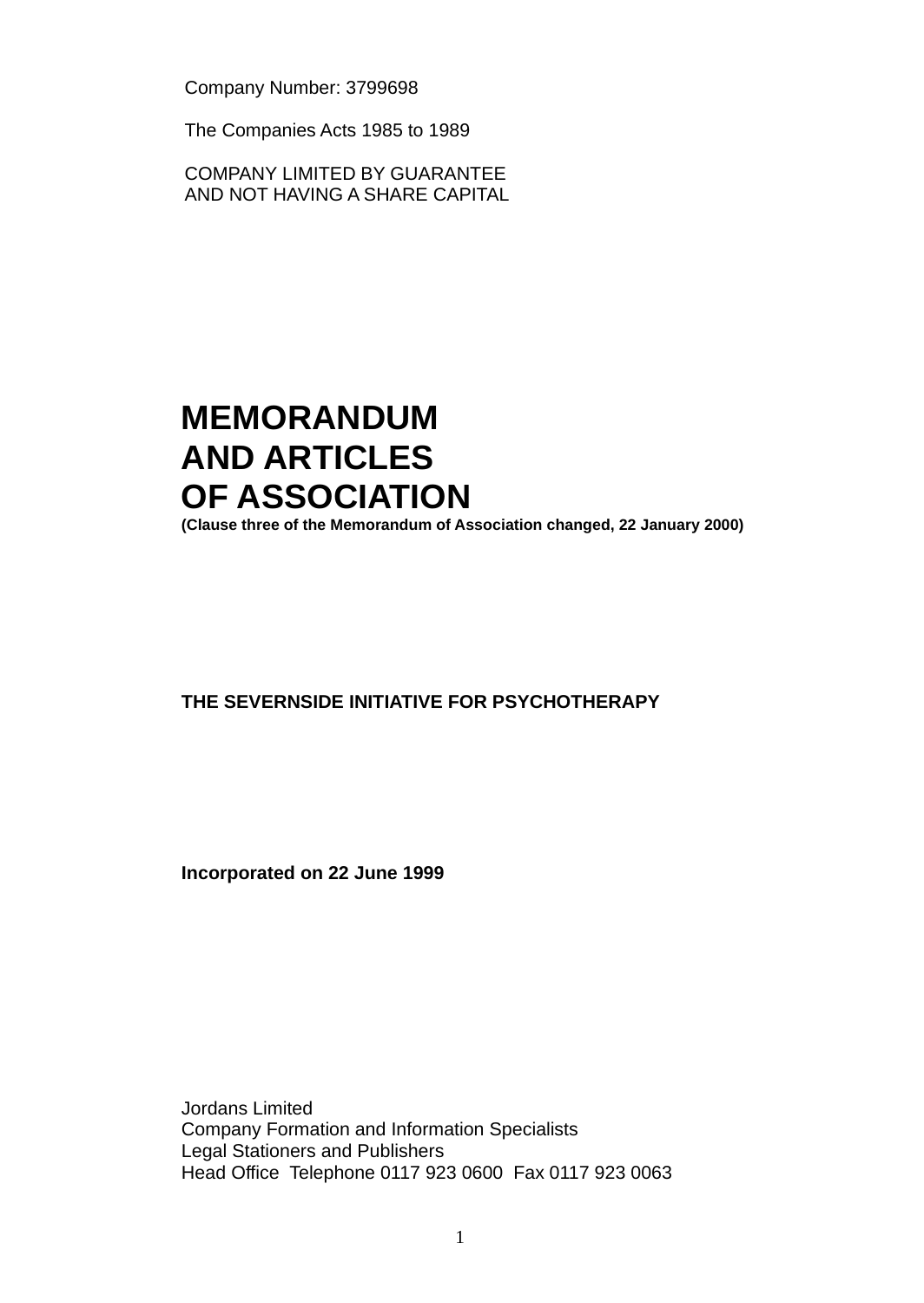#### THE COMPANIES ACTS 1985 to 1989

#### COMPANY LIMITED BY GUARANTEE AND NOT HAVING A SHARE CAPITAL

#### MEMORANDUM OF ASSOCIATION OF

#### THE SEVERNSIDE INITIATIVE FOR PSYCHOTHERAPY

1. The Company̓s name is "THE SEVERNSIDE INITIATIVE FOR PSYCHOTHERAPY".

2. The Company's registered office is to be situated in England and Wales.

3. The Company's objects are:-

To provide or assist in the provision of Psychotherapeutic treatment and related services to members of the public in need thereof.

In furtherance of the above objects but not further or otherwise the Company shall have the following powers:

(a) To develop, arrange, promote, support and fund projects and to provide appropriate health, welfare, and social facilities, and to encourage, undertake, fund or otherwise assist research and investigation provided that the useful results of such shall be published or otherwise made publicly available and to compile and distribute information on topics of relevance, and to offer advice on the same.

(b) To give support and relief to patients, families and carers by providing psychotherapy services as appropriate.

(c) To collaborate with, advise, assist, consult and otherwise deal with care and welfare agencies, medical organisations and institutions, local authorities, official bodies, community groups, charitable bodies and others.

(d) To publish, present, promote, organise, provide, manage and produce such books, performances, broadcasts, films, recordings, exhibitions, installations, workshops, lectures, seminars, courses, conferences, training events, demonstrations and other events as are conducive to the promotion of the Company's objects.

(e) To strive to increase public awareness of, and commitment to, health and psychotherapy services at local and national level.

To arrange for and provide or join in arranging and providing for the holding of meetings, lectures, seminars and training programmes and in particular to contribute to and develop training programmes for psychotherapists such as should make them eligible for inclusion in any national register of recognised and approved psychotherapists as may in due course be established, in order that they may be better fitted to fulfil the work of the Company.

(g) Subject to such consents as may be required by law, to borrow and raise money for the furtherance of the objects of the Company in such manner and on such security as the Company may think fit.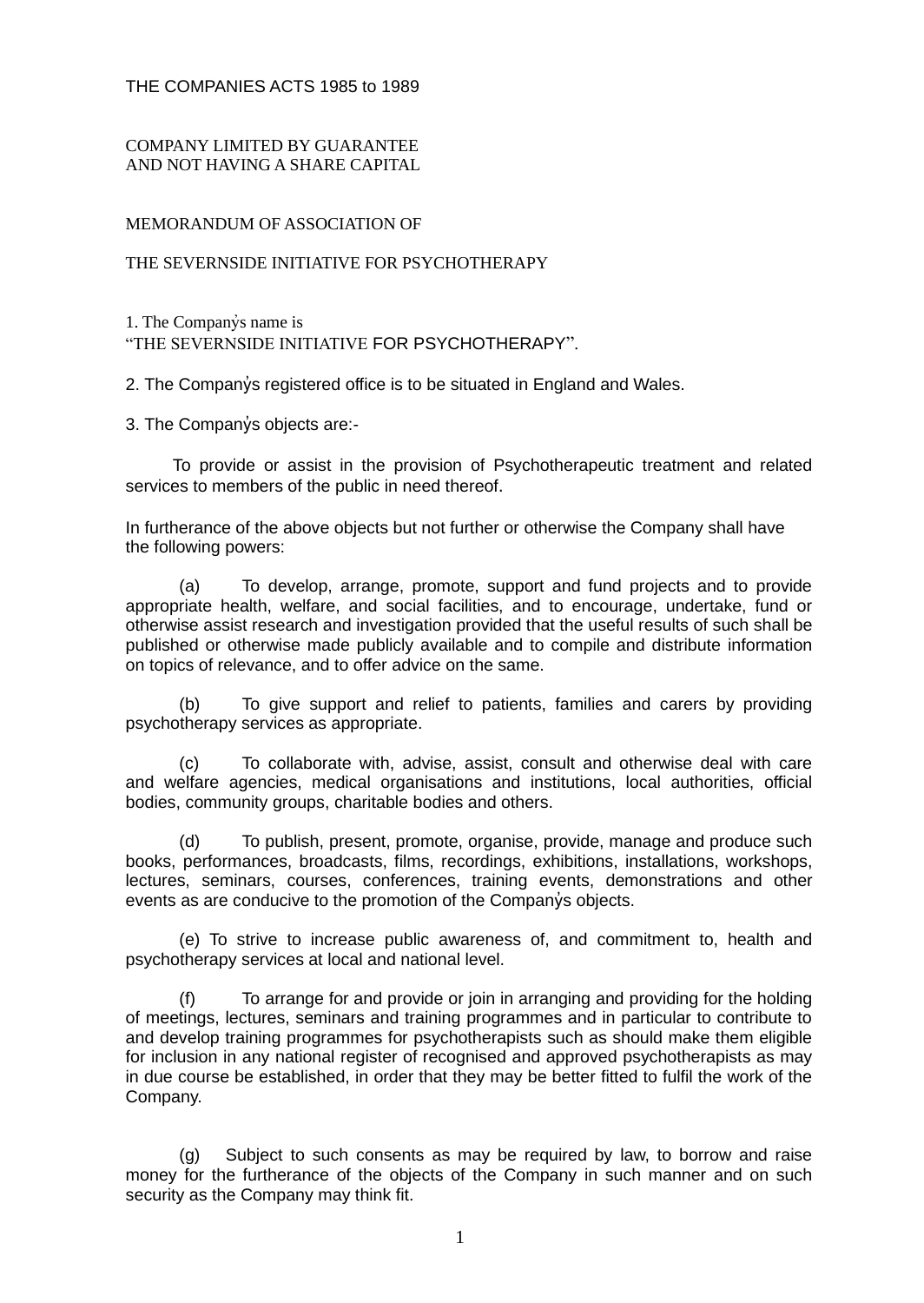(h) To raise funds and to invite and receive contributions from any person or persons whatsoever by way of subscription, donation or otherwise provided that this shall be without prejudice to the ability of the Company to disclaim any gift, legacy or bequest in whole or in part in such circumstances as the Company may think fit and provided also that the Company shall not undertake any permanent trading activities in raising funds for the above mentioned charitable objects.

(i) To lend money to and to take security for such loans from and to guarantee and become or give security for the performance of contracts and obligations by any charitable organisation or body.

To draw, make, accept, endorse, discount, execute and issue promissory notes, bills of exchange, bills of lading, warrants, and other negotiable, transferable, or mercantile instruments.

(k) To subscribe for either absolutely or conditionally or otherwise acquire and hold shares, stocks, debentures, debenture stock or other securities or obligations of any other company.

(I) To invest the moneys of the Company not immediately required for the furtherance of its objects in or upon such investments, securities or property as may be thought fit, subject nevertheless to such conditions (if any) and such consents (if any) as may for the time being be imposed or required by law.

(m) To purchase, take an lease or an exchange, hire or otherwise acquire any real or personal property and any rights or privileges and to construct. maintain and alter any buildings or erections which the Company may think necessary for the promotion of its objects.

(n) Subject to such consents as may be required by law, to sell, let, mortgage, dispose of or turn to account all or any of me property or assets of the Company with a view to the furtherance of its objects.

(o) Subject to Clause 4 hereof to employ and pay such architects. surveyors, solicitors and other professional persons, workmen, clerks and other staff as are necessary for the furtherance of the objects of the Company.

(p) To make all reasonable and necessary provision for the payment of pensions and superannuation to or on behalf of employees and their widows and other dependants.

(q) To provide indemnity insurance to cover the liability of the Council of Management (or any of them) which by virtue of any rule of law would otherwise attach to them in respect of any negligence, default, breach of trust or breach of duty of which they may be guilty in relation to the Company: Provided that any such insurance shall not extend to any claim arising from any act or omission which the Council of Management (or any of them) knew to te a breach of trust or breach of duty or which was committed by the Council of Management (or any of them) in reckless disregard of whether it was a breach of trust or breach of duty or not.

(r) To subscribe to, become a member of, or amalgamate or co-operate with any other charitable organisation, institution, society or body not formed or established for purposes of profit (whether incorporated or not and whether in Great Britain or Northern Ireland or elsewhere) whose objects are wholly or in part similar to those of the Company and which by its constitution prohibits the distribution of its income and property amongst its members to an extent at least as great as is imposed on the Company under or by virtue of Clause 4 hereof and to purchase or otherwise acquire and undertake all such part of the property, assets, liabilities and engagements as may lawfully be acquired or undertaken by the Company of any such charitable organisation, institution, society or body.

(s) To establish and support or aid the establishment and support of any charitable trusts, associations or institutions and to subscribe or guarantee money for charitable purposes in any way connected with or calculated to further any of the objects of the Company.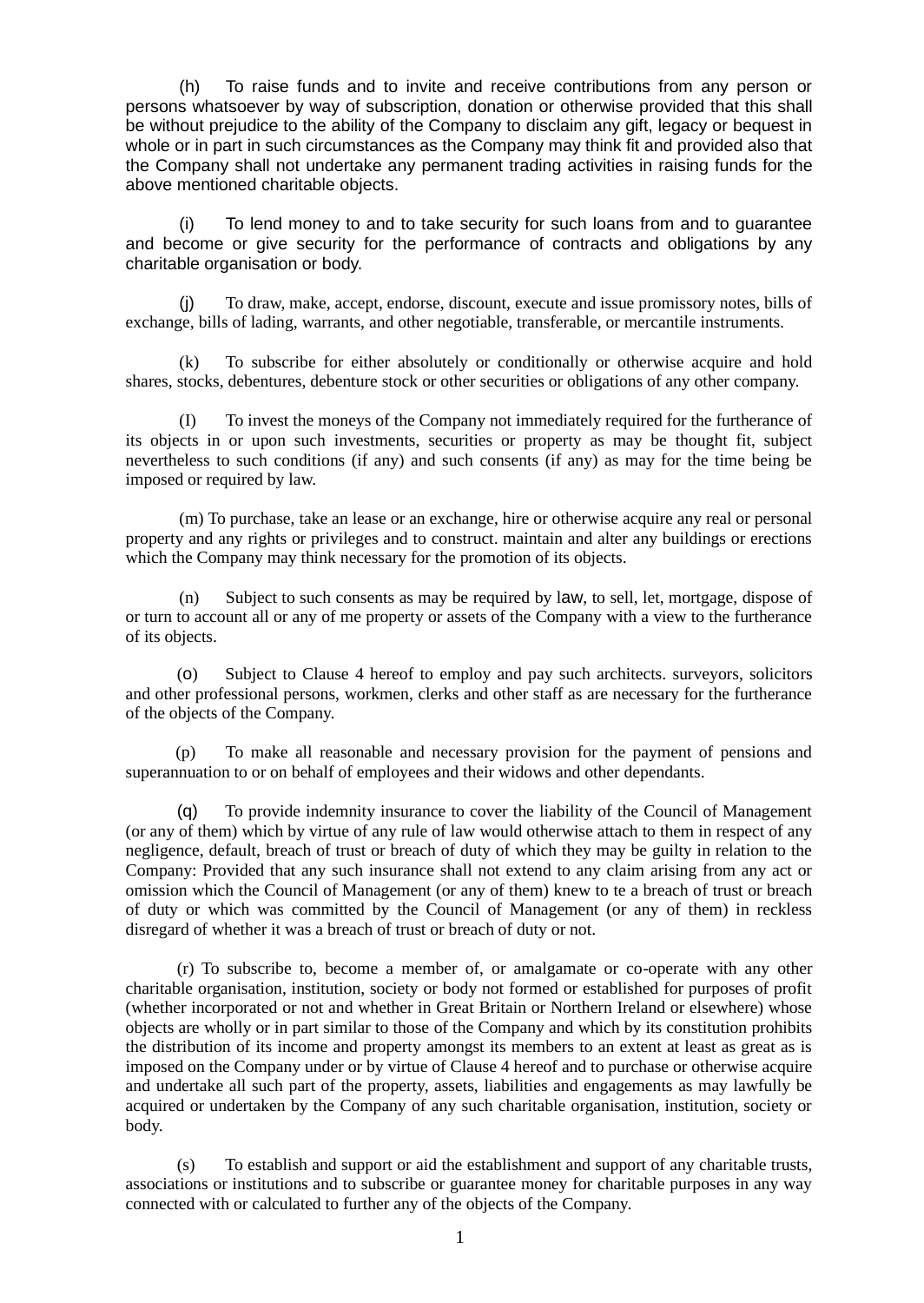(t) To do all or any of the things hereinbefore authorised either alone or in conjunction with any other charitable organisation, institution, society or body with which this Company is authorised to amalgamate.

(u) To pay all or any expenses incurred in connection with the promotion. formation arid incorporation of the Company

(v) To do all such other lawful things as are necessary tor me attainment of the above objects or any of them.

#### Provided that:-

(a) In case the Company shall take or hold any property which may be subject to any trusts, The Company shall only deal with or invest the same in such manner as allowed by law having regard to such trusts.

(b) The objects of the Company shall not extend to the regulation of relations between workers and employers or organisations of workers and organisations of employers.

(c) In case the Company shall take or hold any property subject to the jurisdiction of the Charity Commissioners for England and Wales, the Company shall not sell, mortgage, charge or lease the same without such authority, approval or consent as may be required by law, and as regards any such property the Council of Management or Governing Body of the Company shall be chargeable for any such property that may come into their hands and shall be answerable and accountable for their own acts receipts neglects and defaults, and for the due administration of such property in the same manner and to the same extent as they would as such Council of Management or Governing Body have been if no incorporation had been effected, and the incorporation of the Company shall not diminish or impair any control or authority exercisable by the Chancery Division or the Charity Commissioners over such Council of Management or Governing Body but they shall as regards any such property be subject jointly and separately to such control or authority as if the Company were not incorporated.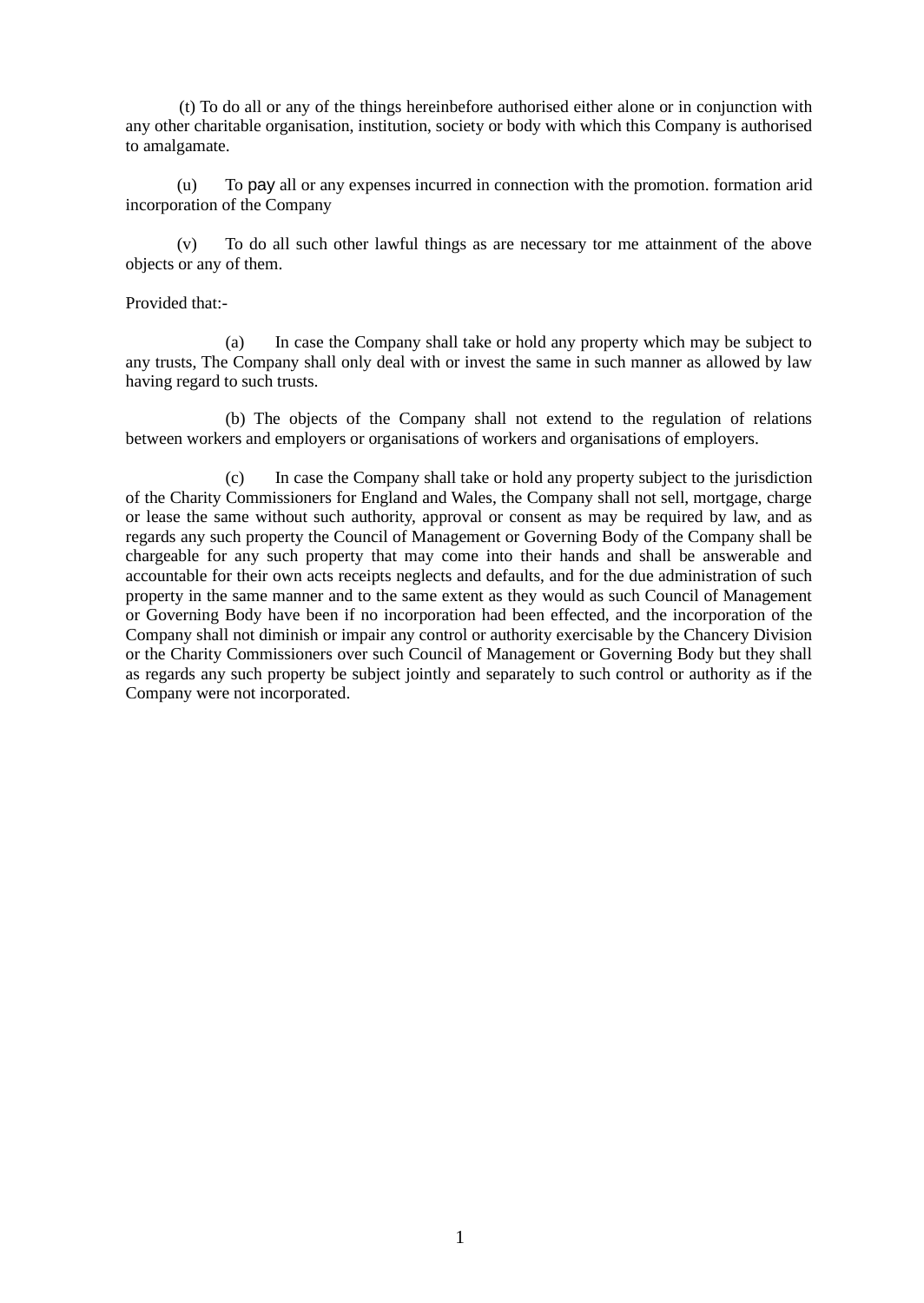4. The income and property of the Company shall be applied solely towards the promotion of its objects as set forth in this Memorandum of Association and no portion thereof shall be paid or transferred, directly or indirectly, by way of dividend, bonus or otherwise howsoever by way of profit, to members of the Company, and no member of its Council of Management or Governing Body shall be appointed to any office of the Company paid by salary or fees or receive any remuneration or other benefit in money or money̓s worth from the Company.

Provided that nothing herein shall prevent any payment in good faith by the Company:-

(a) of reasonable and proper remuneration to any member, officer or servant of the Company (not being a member of its Council of Management or Governing Body) for any services rendered to the Company;

(b) of interest on money lent by any member of the Company or of its Council of Management or Governing Body at a reasonable and proper rate per annum not exceeding 2 per cent less than the published base lending rate of a clearing bank to be selected by the Council of Management or Governing Body;

(c) of reasonable and proper rent for premises demised or let by any member of the Company or of its Council of Management or Governing Body;

(d) of fees. remuneration or other benefit in money or money̓s worth to any company of which a member of the Council of Management or Governing Body, may also be a member holding not more than 1/100th part of the capital of that company; and

(e) to any member of its Council of Management or Governing Body of reasonable outof-pocket expenses; and

(f) of any premium in respect of any such indemnity insurance as is permitted by Clause 3(q) of the Memorandum of Association of the Company.

5. The liability of the members is limited.

6. Every member (If the Company undertakes to contribute such amount as may be required (not exceeding  $£1$ ) to the Companys assets if it should be wound up while he is a member, or within one year after he ceases to be a member, for payment of the Company̓s debts and liabilities contracted before he ceases to be a member, and of the costs, charges and expenses of winding up, and for the adjustment of the rights of the contributories among themselves.

*7.* If upon the winding-up or dissolution of the Company there remains, after the satisfaction of all its debts and liabilities, any property whatsoever, the same shall not be paid to or distributed among the members of the Company, but shall be given or transferred to some other charitable institution or institutions having objects similar to the objects of the Company, and which shall prohibit the distribution of its or their income and property to an extent at least as great as is imposed on the Company under or by virtue of Clause 4 thereof, such institution oi institutions to be determined by the members of the Company at or before the time of dissolution, and if and so far as effect cannot be given to such provision, then to some other charitable object.

Dated

Witness to the above Signatures:-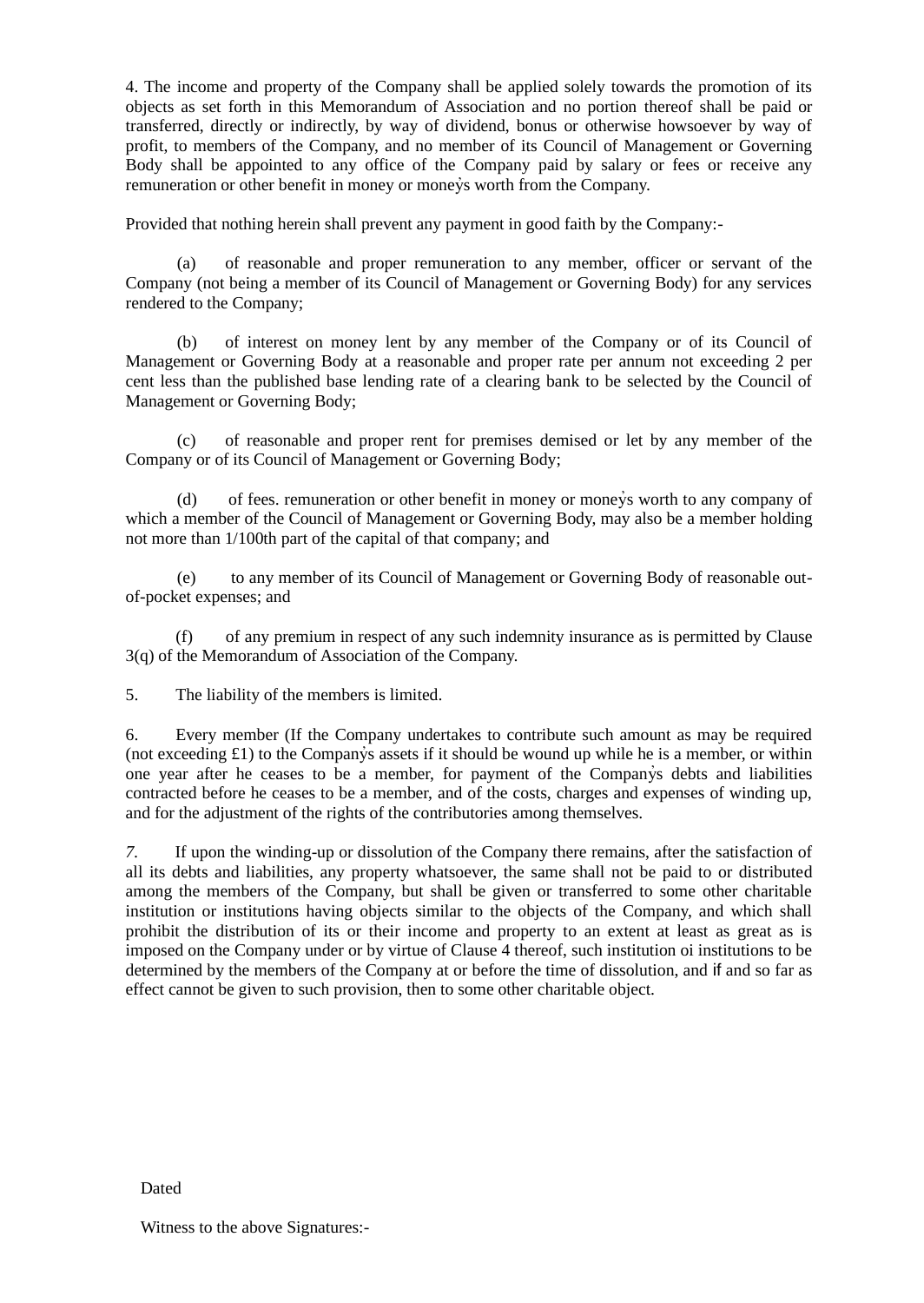We, the Subscribers to this Memorandum of Association, wish to be formed into a Company pursuant to this Memorandum.

Names and addresses of Subscribers

Muriel Mitcheson Brown 16 Woodstock Road Redland BRISTOL, BS6 7EJ

Ray Brown 15 Nottingham Road Bishopston BRISTOL, BS7 9DH

Sheila Davies 35 Bath Hill Keynsham BRISTOL, BS18 1HJ

Helen Frye 52 Gratton Road CHELTENHAM, GL50 2BY

Sue Gottlieb Babbs Farmhouse Westhill Lane Watchfield Highbridge Somerset, TA9 4RF

Sheila Hawdon Ashlands Belmont Road Combe Down Bath, BA2 5JR

Glenys James Flat One 20 The Belmont Lansdown BATH, BA1 5DZ

Christopher Richards 4 St Ronans Avenue Redland BRISTOL, BS6 6EP

#### Dated

Witness to the above Signatures:-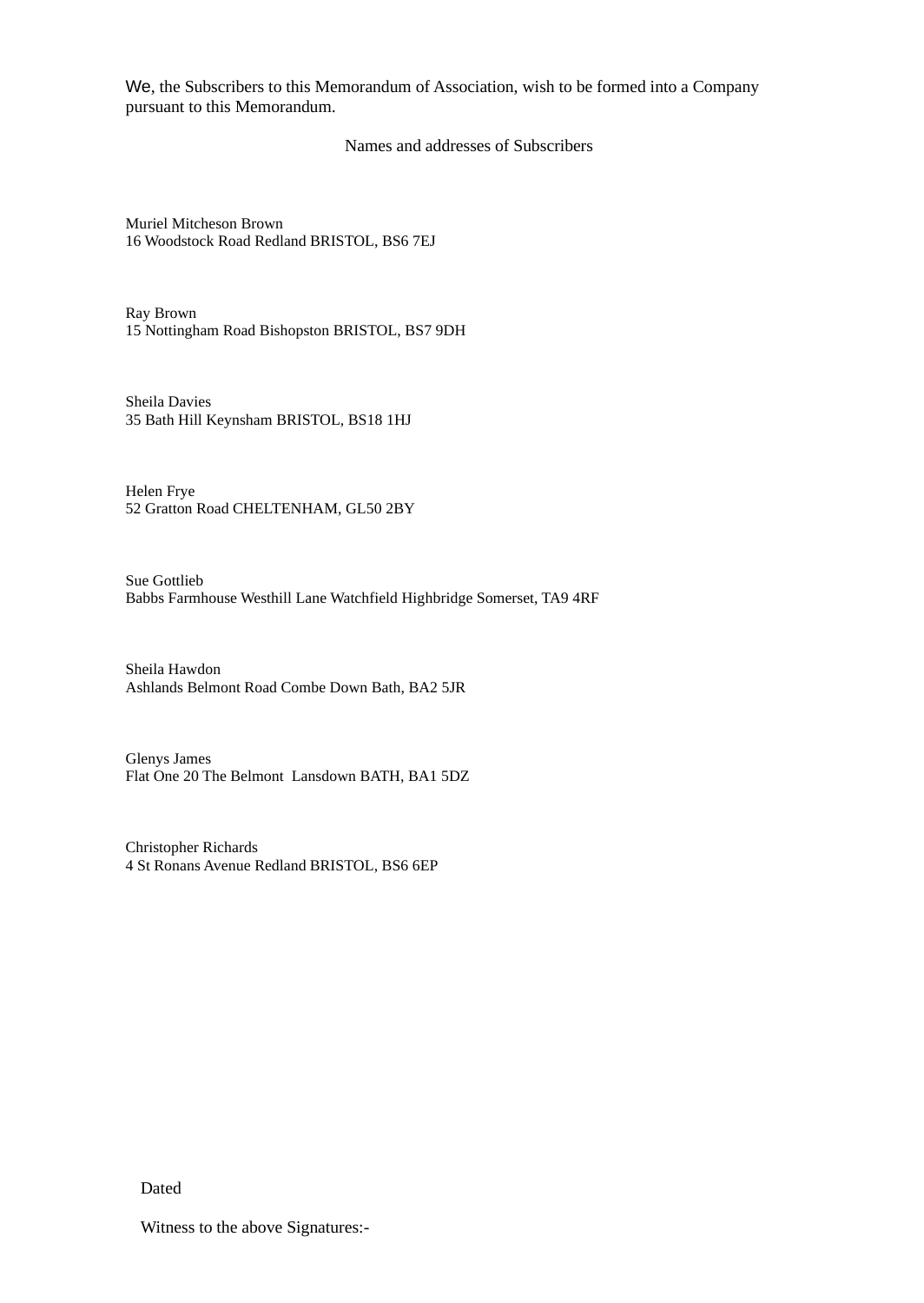# **THE COMPANIES ACTS 1985 to 1989**

## **COMPANY LIMITED BY GUARANTEE**

# **AND NOT HAVING A SHARE CAPITAL**

# **ARTICLES OF ASSOCIATION OF**

# **THE SEVERNSIDE INITIATIVE FOR PSYCHOTHERAPY**

**Revised on June 17th 2000, January 20th 2001, November 10th 2001, 22nd March 2003, 11th November 2006 and 20th February 2020. (***see page 15 for revision history***)**

# **Table of Contents**

| NOTICE OF GENERAL MEETINGS (paragraphs 7 and 8) 3<br>PROCEEDINGS AT GENERAL MEETINGS (paragraphs 9 - 16)  3<br>CORPORATIONS ACTING BY REPRESENTATIVES AT MEETINGS (para<br>27)6 |  |
|---------------------------------------------------------------------------------------------------------------------------------------------------------------------------------|--|
| POWERS AND DUTIES OF THE BOARD OF TRUSTEES (para 31 to 33) 7<br>DISQUALIFICATION OF MEMBERS OF THE BOARD OF TRUSTEES<br>ROTATION OF MEMBERS OF THE BOARD OF TRUSTEES            |  |
|                                                                                                                                                                                 |  |
|                                                                                                                                                                                 |  |
|                                                                                                                                                                                 |  |
|                                                                                                                                                                                 |  |
|                                                                                                                                                                                 |  |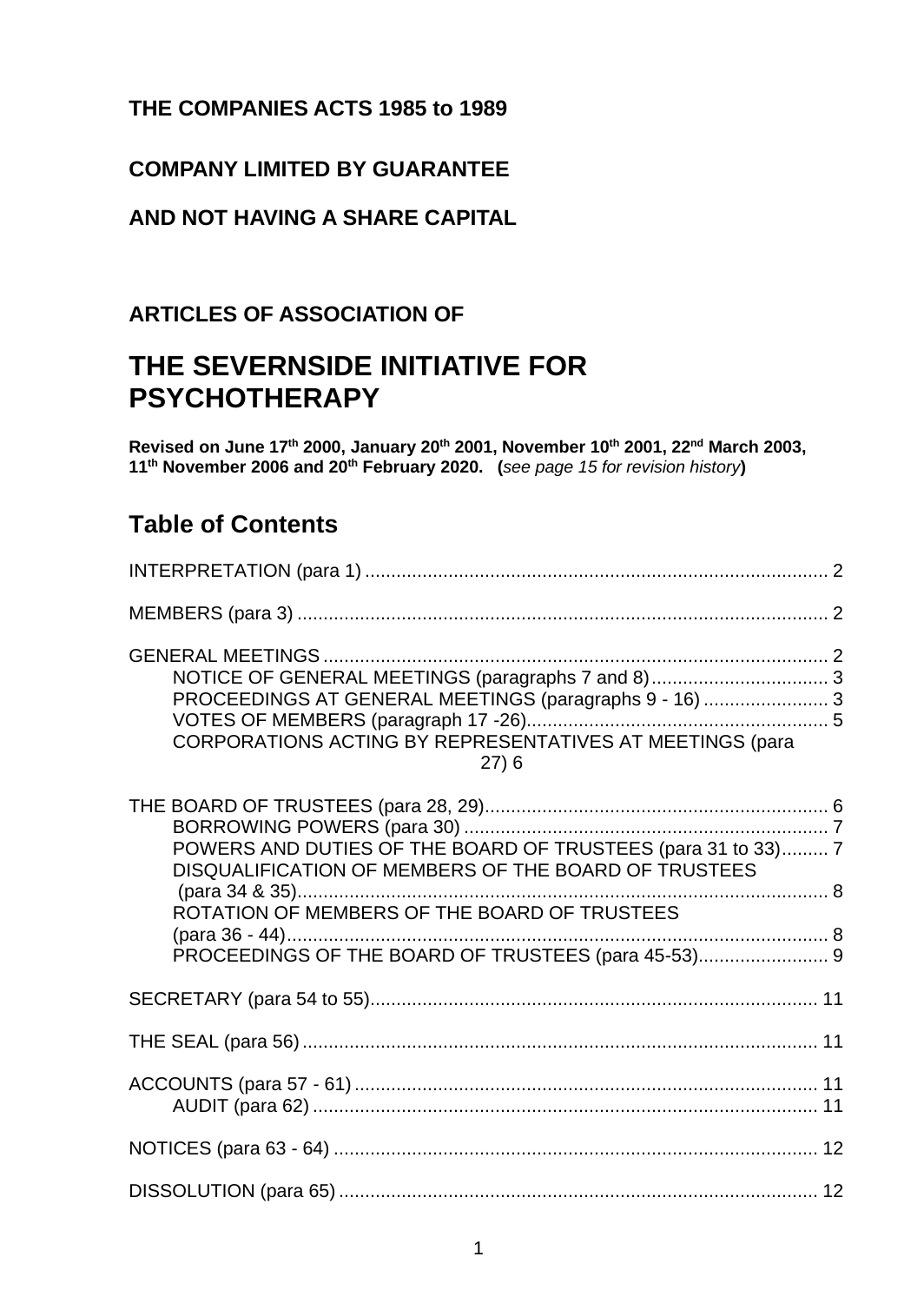### **INTERPRETATION**

#### **1. In these Articles:-**

"the Act" means the Companies Act, 1985, but so that any reference to any provision of the Act shall be deemed to include a reference to any statutory modification or re-enactment of that provision for the time being in force.

"The Board of Trustees" means the Council of Management of the Company.

"the seal" means the common seal of the Company.

"secretary" means any person appointed to perform the duties of the secretary of the Company.

"the United Kingdom" means Great Britain and Northern Ireland.

Expressions referring to writing shall, unless the contrary intention appears, be construed as including references to printing, lithography, photography, and other modes of representing or reproducing words in a visible form.

Unless the context otherwise requires, words or expressions contained in these Articles shall bear the same meaning as in the Act or any statutory modification or re-enactment thereof for the time being in force.

# **OBJECTS**

2. The Company is established for the objects expressed in the Memorandum of Association.

#### **MEMBERS**

3. The subscribers to the Memorandum of Association and such other persons as The Board of Trustees shall admit to membership shall be members of the Company. Every member of the Company shall either sign a written consent to become a member or sign the register of members on becoming a member.

4. Unless the members of The Board of Trustees or the Company in General Meeting shall make other provision pursuant to the powers contained in Article 66, the members of The Board of Trustees may in their absolute discretion permit any member of the Company to retire, provided (regardless of any other provision pursuant to Article 66) that after such retirement the number of members is not less than three.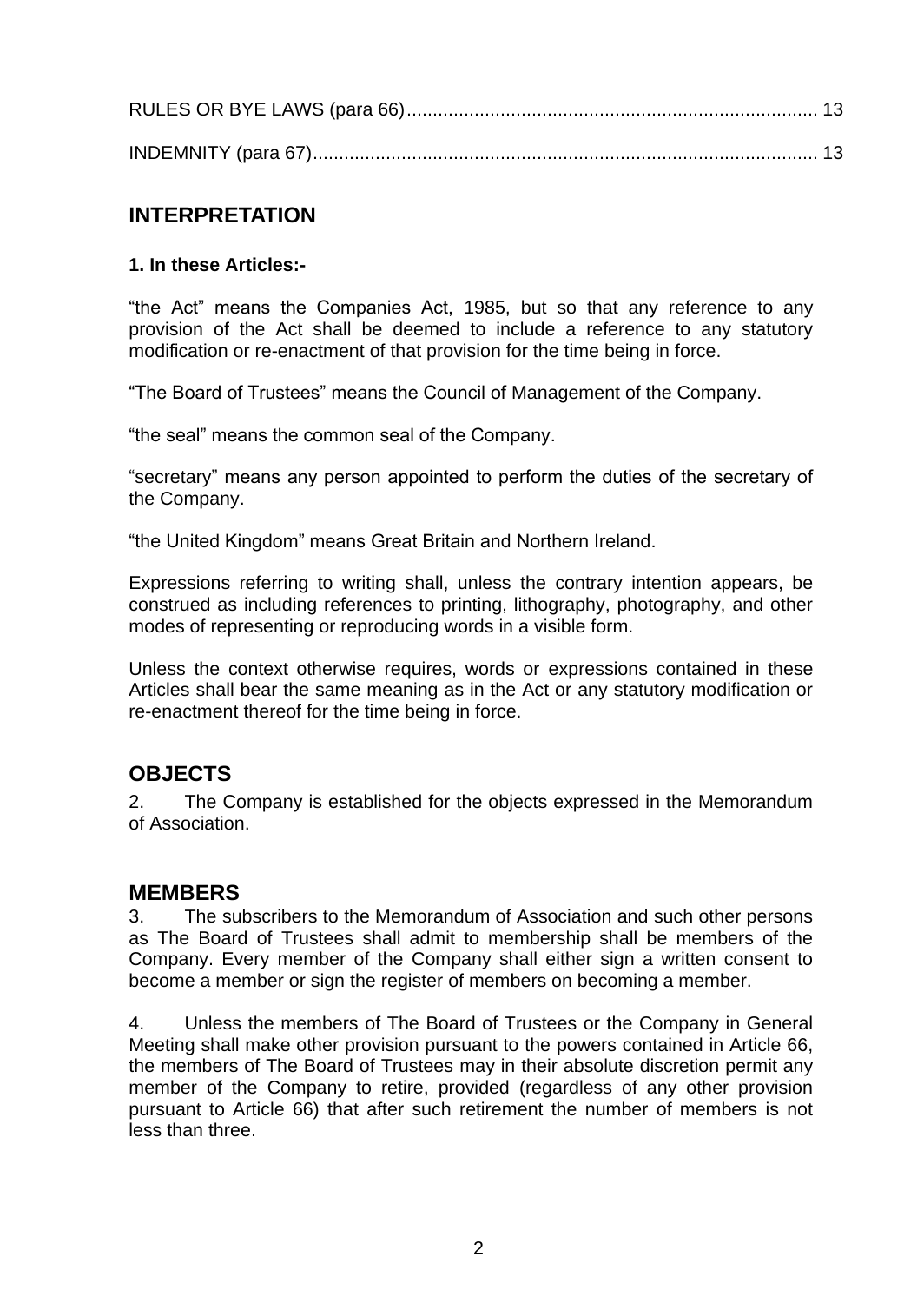## **GENERAL MEETINGS**

5. The Company shall once a year hold a General Meeting as its Annual General Meeting in addition to any other meetings in that year, and shall specify the meeting as such in the notices calling it. The Annual General Meeting shall be held at such time and place as The Board of Trustees shall appoint. All General Meetings other than Annual General Meetings shall be called Extraordinary General Meetings.

6. The Board of Trustees may, whenever they think fit, convene an Extraordinary General Meeting, and Extraordinary General Meetings shall also be convened on such requisition, or, in default, may be convened by such requisitionists, as provided by Section 368 of the Act. If at any time there are not within the United Kingdom sufficient members of The Board of Trustees capable of acting to form a quorum, any member of The Board of Trustees or any two members of the Company may convene an Extraordinary General Meeting in the same manner as nearly as possible as that in which meetings may be convened by The Board of Trustees.

# **NOTICE OF GENERAL MEETINGS**

7. An Annual General Meeting and a meeting called for the passing of a special resolution shall be called by twenty-one days\* notice in writing at the least, and a meeting of the Company other than an Annual General Meeting or a meeting for the passing of a special resolution shall be called by twenty-one days\* notice in writing at the least. The notice shall be exclusive of the day on which it is served or deemed to be served and of the day for which it is given, and shall specify the place, the day and the hour of meeting and, in case of special business, the general nature of that business and shall be given, in manner hereinafter mentioned or in such other manner, if any, as may be prescribed by the Company in general meeting, to such persons as are, under the Articles of the Company, entitled to receive such notices from the Company.

Provided that a meeting of the Company shall, notwithstanding that it is called by shorter notice than that specified in this Article, be deemed to have been duly called if it is so agreed:

a) in the case of a meeting called as the Annual General Meeting, by all the members entitled to attend and vote thereat; and  $(b)$  in the case of any other meeting, by a majority in number of the members having a right to attend and vote at the meeting, being a majority together representing not less than ninety-five per cent. of the total voting rights at that meeting of all the members.

8. The accidental omission to give notice of a meeting to, or the non-receipt of notice of a meeting by, any person entitled to receive notice shall not invalidate the proceedings at that meeting.

### **PROCEEDINGS AT GENERAL MEETINGS**

9. No business shall be transacted at any General Meeting unless a quorum of members is present at the time when the meeting proceeds to business; save as herein otherwise provided, five members present in person or one-fifth of the membership, whichever shall be the greater shall be a quorum. If within half an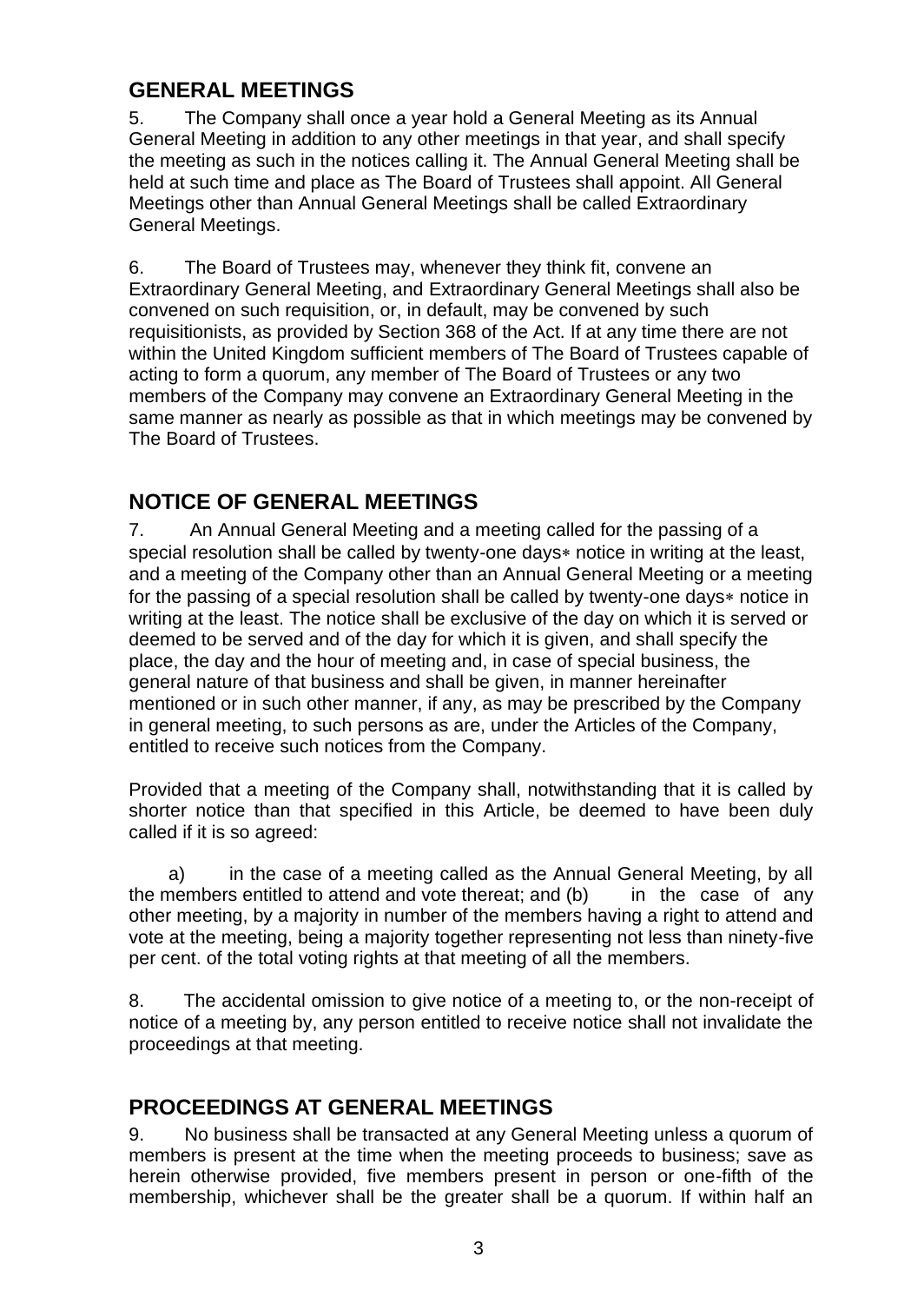hour from the time appointed for the meeting a quorum is not present, the meeting, if convened upon the requisition of members, shall be dissolved; in any other case it shall stand adjourned to the same day in the next week, at the same time and place, or to such other day and at such other time and place as The Board of Trustees may determine.

10. The Board of Trustees shall decide who will preside as chair at every General Meeting of the company. If no decision has been made or if the chosen person shall not be present within fifteen minutes after the time appointed for the holding of the meeting, or is unwilling to act the members of the Board of Trustees present shall appoint one of their number or another member of the company to chair the meeting.

11. If at any meeting no member of The Board of Trustees is willing to act as Chair or if no member of The Board of Trustees is present within fifteen minutes after the time appointed for holding the meeting, the members present shall choose one of their number to be Chair of the meeting.

12. The Chair may, with the consent of any meeting at which a quorum is present (and shall if so directed by the meeting), adjourn the meeting from time to time and from place to place, but no business shall be transacted at any adjourned meeting other than the business left unfinished at the meeting from which the adjournment took place. When a meeting is adjourned for thirty days or more, notice of the adjourned meeting shall be given as in the case of an original meeting. Save as aforesaid it shall not be necessary to give any notice of an adjournment or of the business to be transacted at an adjourned meeting.

13. At any General Meeting a resolution put to the vote of the meeting shall be decided on a show of hands unless a poll is (before or on the declaration of the result of the show of hands) demanded:

- (a) by the Chair; or
- (b) by at least two members present in person or by proxy; or

(c) by any member or members present in person or by proxy and representing not less than one-tenth of the total voting rights of all the members having the right to vote at the meeting.

Unless a poll be so demanded a declaration by the Chair that a resolution has on a show of hands been carried or carried unanimously, or by a particular majority, or lost and an entry to that effect in the book containing the minutes of proceedings of the Company shall be conclusive evidence of the fact without proof of the number or proportion of the votes recorded in favour of or against such resolution.

The demand for a poll may be withdrawn.

14. Except as provided in Article 16, if a poll is duly demanded it shall be taken in such manner as the Chair directs, and the result of the poll shall be deemed to be the resolution of the meeting at which the poll was demanded.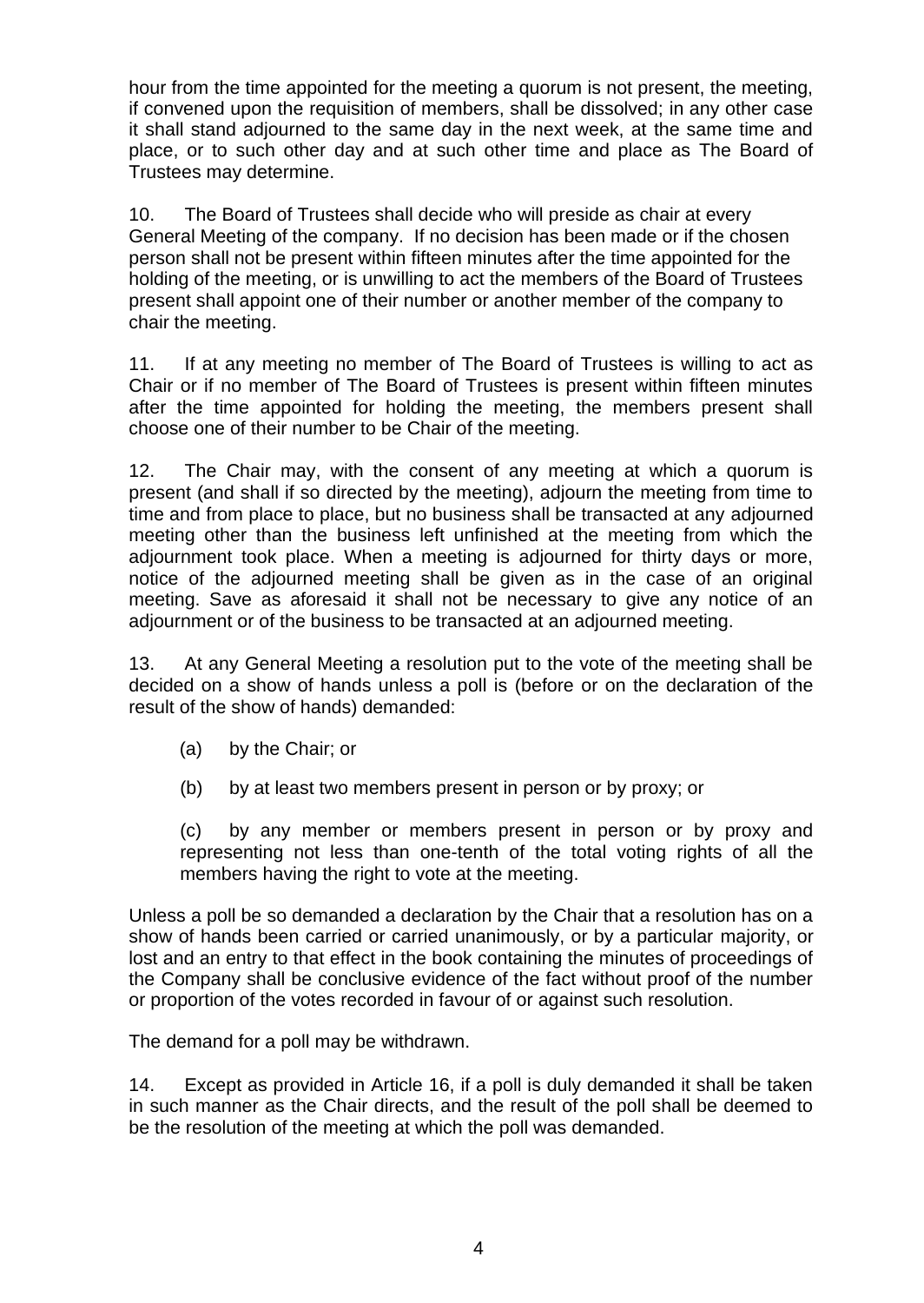15. In the case of an equality of votes, whether on a show of hands or on a poll, the Chair of the meeting at which the show of hands takes place or at which the poll is demanded, shall be entitled to a second or casting vote.

16. A poll demanded on the election of a Chair, or on a question of adjournment, shall be taken forthwith. A poll demanded on any other question shall be taken at such time as the Chair of the meeting directs, and any business other than that upon which a poll has been demanded may be proceeded with pending the taking of the poll.

16 a) At the annual general meeting the membership shall vote on whether to accept or reject **t**he annual accounts for the previous financial year."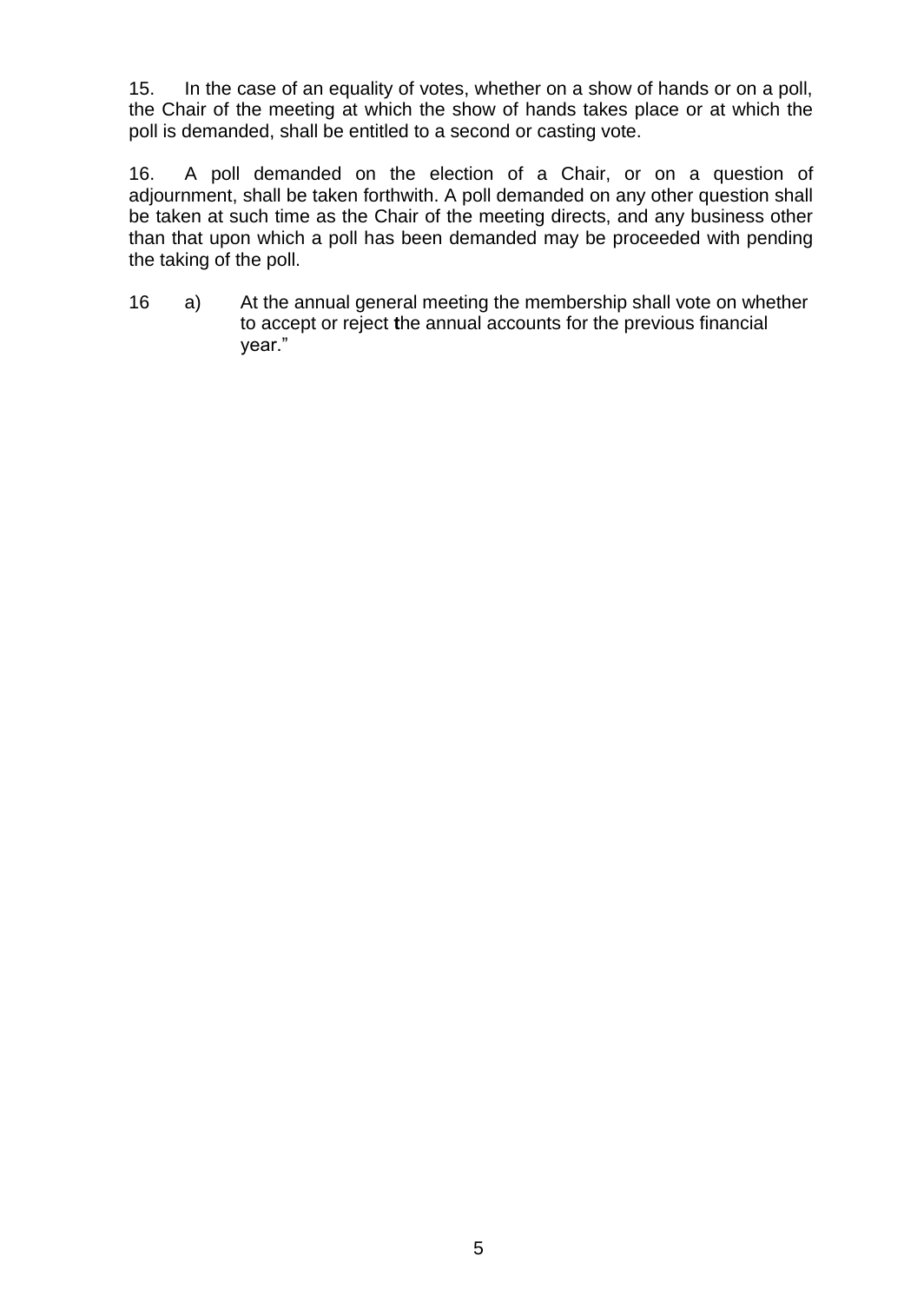#### **VOTES OF MEMBERS**

- 17. Every member shall have one vote.
- 18. "This paragraph was deleted by the membership at the AGM held on the 10th November 2001."

19. No member shall be entitled to vote at any General Meeting unless all moneys presently payable by him to the Company have been paid.

20. (a) Any member of the Company entitled to attend and vote at a General Meeting shall be entitled to appoint another person as his proxy to attend and vote instead of him and any proxy so appointed shall have the same right as the member to speak at the Meeting.

(b) On a poll votes may be given either personally or by proxy.

21. The instrument appointing a proxy shall be in writing under the hand of the appoint or of his attorney duly authorised in writing, or, if the appoint or is a corporation, either under seal or under the hand of an officer or attorney duly authorised. A proxy must be a member of the Company.

22. The instrument appointing a proxy and the power of attorney or other authority, if any, under which it is signed or a notarially certified copy of that power or authority shall be deposited at the registered office of the Company or at such other place within the United Kingdom as is specified for that purpose in the notice convening the meeting, not less than 48 hours before the time for holding the meeting or adjourned meeting at which the person named in the instrument proposes to vote, or, in the case of a poll, not less than 24 hours before the time appointed for the taking of the poll, and in default the instrument of proxy shall not be treated as valid.23. An instrument appointing a proxy shall be in the following form or a form as near thereto as circumstances admit:-

|    | " The Severnside Initiative for Psychotherapy. I/we       |         |
|----|-----------------------------------------------------------|---------|
| 0f | in the County of                                          | being a |
|    | member/members of the above named Company, hereby appoint |         |
| Ωt | or failing him                                            |         |
| ∩f |                                                           |         |

as my/our proxy to vote for me/us on my/our behalf at the (Annual or Extraordinary, as the case may be) General Meeting of the Company to be held on the

day of 20 and at any adjournment thereof.

Signed this day of 20 **.**"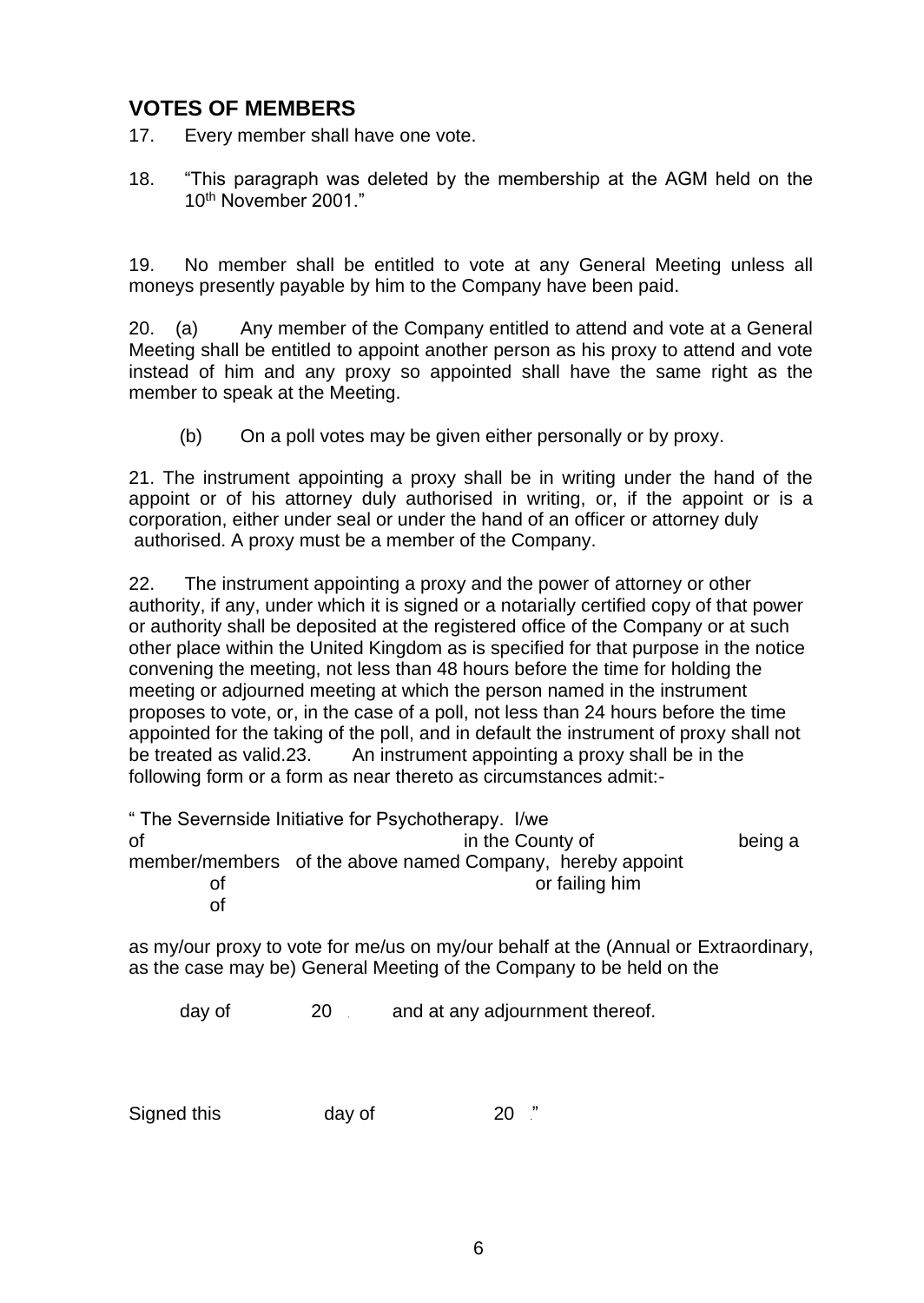24. Where it is desired to afford members an opportunity of voting for or against a resolution the instrument appointing a proxy shall be in the following form or a form as near thereto as circumstances admit:

" The Severnside Initiative for Psychotherapy. I/We of the County of the County of the County of the Leonard Being a member/members of the above named Company, hereby appoint of or failing him of as my/our proxy to vote for me/us on my/our behalf at the (Annual or Extraordinary, as the case may be) General Meeting of the Company to be held on the day of 20 and at any adjournment thereof.

Signed this day of 20 ."

This form is to be used \*in favour of the resolution.

against

Unless otherwise instructed, the proxy will vote as he thinks fit. \*Strike out whichever is not desired."

25. The instrument appointing a proxy shall be deemed to confer authority to demand or join in demanding a poll.

26. A vote given in accordance with the terms of an instrument of proxy shall be valid notwithstanding the previous death or insanity of the principal or revocation of the proxy or of the authority under which the proxy was executed, provided that no intimation in writing of such death, insanity or revocation as aforesaid shall have been received by the Company at the office before the commencement of the meeting or adjourned meeting at which the proxy is used.

# **CORPORATIONS ACTING BY REPRESENTATIVES AT MEETINGS**

27. Any corporation which is a member of the Company may by resolution of its The Board of Trustees or other governing body authorise such person as it thinks fit to act as its representative at any meeting of the Company, and the person so authorised shall be entitled to exercise the same powers on behalf of the corporation which he represents as that corporation could exercise if it were an individual member of the Company.

# **THE BOARD OF TRUSTEES**

28. The maximum number of the members of The Board of Trustees shall be determined by the Company in General Meeting, but unless and until so fixed there shall be no maximum number and the minimum number of members of The Board of Trustees shall be three.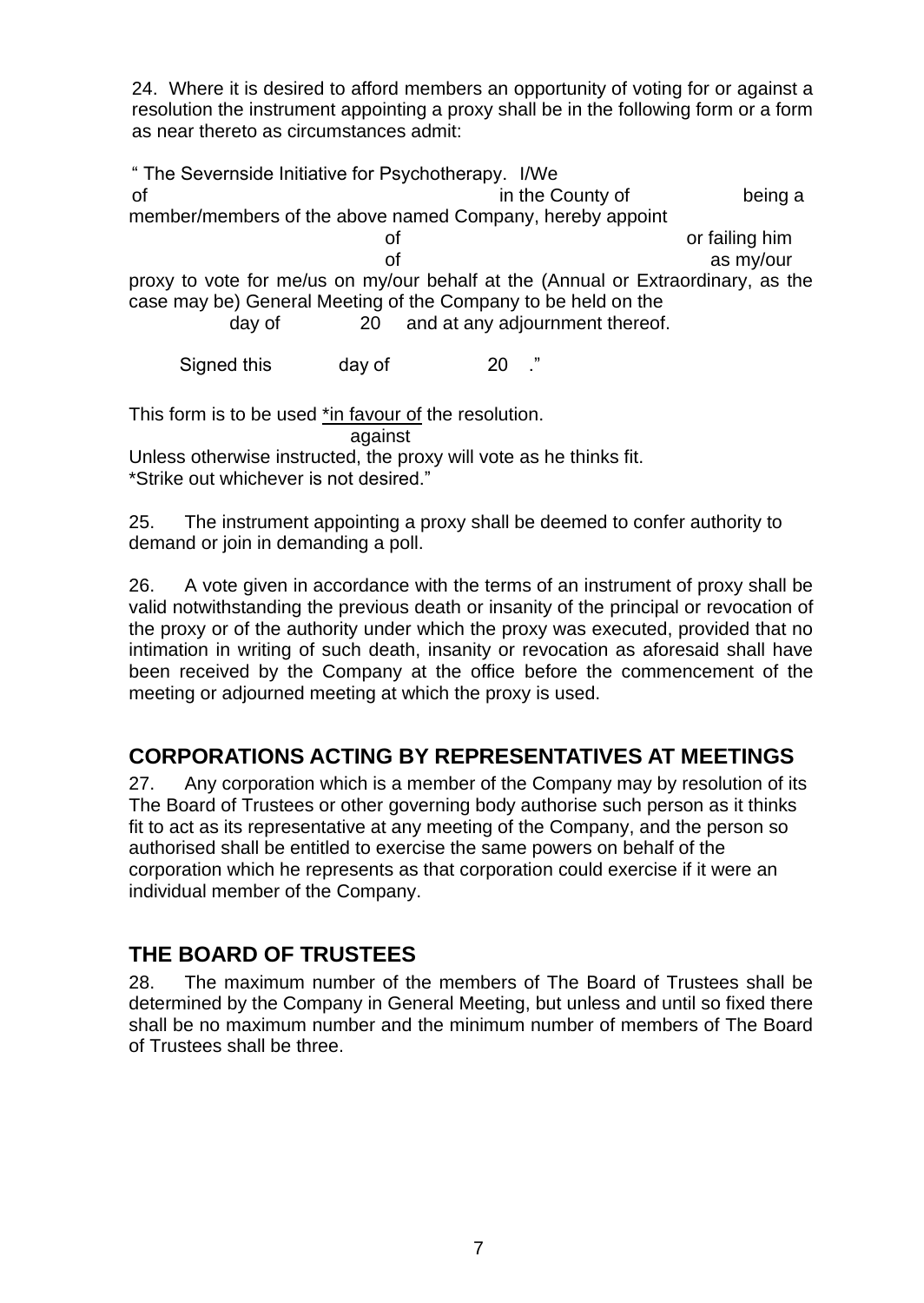29. The members of The Board of Trustees shall be paid all reasonable out of pocket expenses properly incurred by them in attending and returning from meetings of The Board of Trustees or any committee of The Board of Trustees or General Meetings of the Company or in connection with the business of the Company.

#### **BORROWING POWERS**

30. The Board of Trustees may in furtherance of the objects of the Company but not otherwise exercise all the powers of the Company to borrow money, and, subject always to Sections 38 and 39 of the Charities Act 1 993, to mortgage or charge its undertaking and property, or any part thereof, and to issue debentures, debenture stock and other securities, whether outright or as security for any debt, liability or obligation of the Company or of any charitable organisation or body subject to such consents as may be required by law.

# **POWERS AND DUTIES OF THE BOARD OF TRUSTEES**

31. (a) The business of the Company shall be managed by The Board of Trustees, who may pay all expenses incurred in promoting and registering the Company, and may exercise all such powers of the Company as are not, by the Act or by these Articles, required to be exercised by the Company in General Meeting, subject nevertheless to the provisions of the Act or these Articles and to such regulations, being not inconsistent with the aforesaid provisions, as may be prescribed by the Company in General Meeting; but no regulation made by the Company in General Meeting shall invalidate any prior act of The Board of Trustees which would have been valid if that regulation had not been made.

(b) In the exercise of the aforesaid powers and in the management of the business of the Company, the members of The Board of Trustees shall always be mindful that they are charity trustees within the definition of Section 97 of the Charities Act 1993 as the persons having the general control and management of the administration of a charity.

32. All cheques, promissory notes, drafts, bills of exchange and other negotiable instruments, and all receipts for moneys paid to the Company, shall be signed, drawn, accepted, endorsed or otherwise executed, as the case may be, by not less than two persons authorised by resolution of The Board of Trustees from time to time.

33. The Board of Trustees shall cause minutes to be made in books provided for the purpose:

(a) of all appointments of officers made by The Board of Trustees;

(b) of the names of the members of The Board of Trustees present at each meeting of The Board of Trustees and of any committee of The Board of Trustees;

c) of all resolutions and proceedings at all meetings of the Company, and of The Board of Trustees and of committees of The Board of Trustees.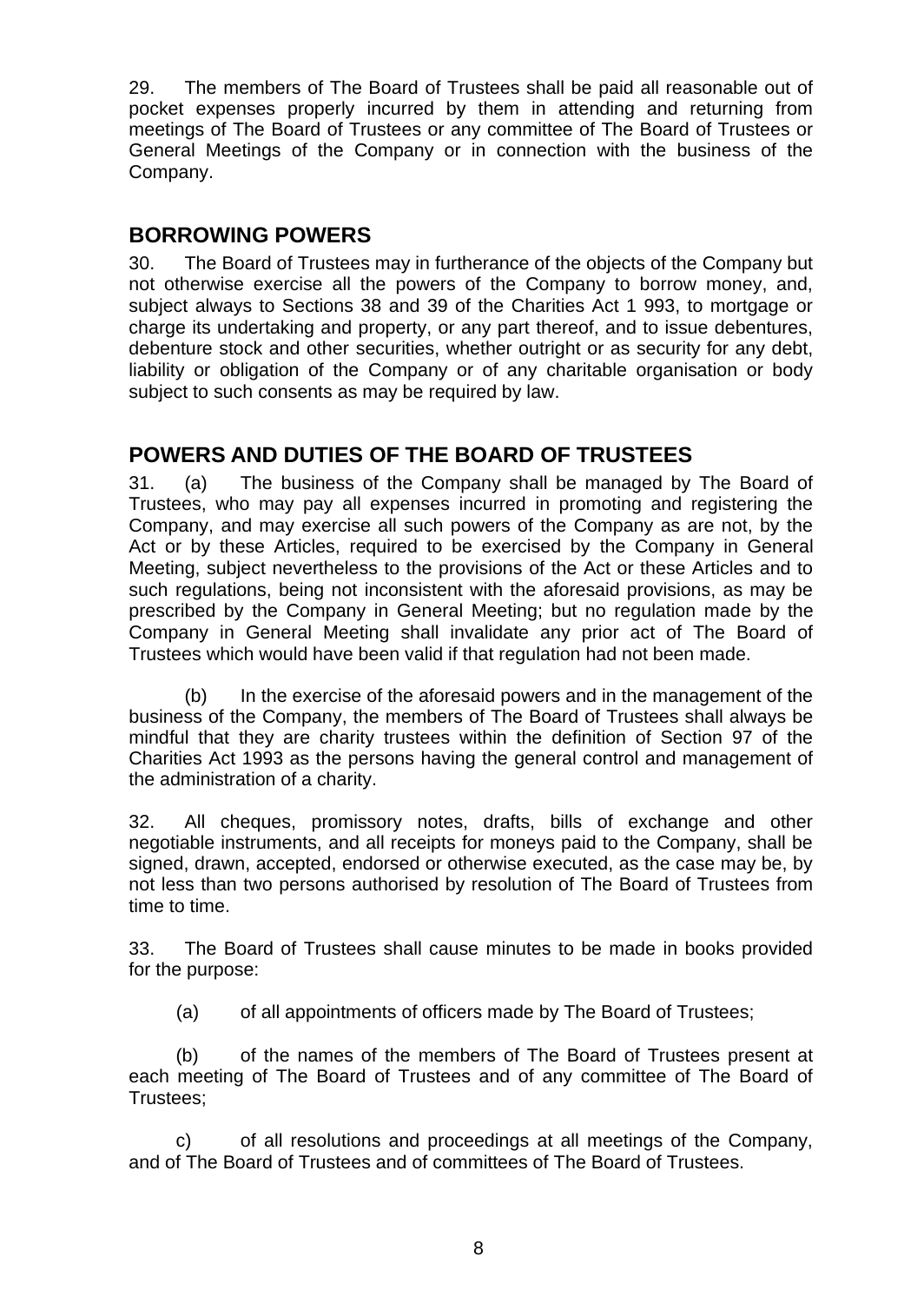#### **DISQUALIFICATION OF MEMBERS OF THE BOARD OF TRUSTEES**

34. The office of member of The Board of Trustees shall be vacated if the member:

a) becomes bankrupt or makes any arrangement or composition with his creditors generally; or

b) becomes prohibited from being a member of The Board of Trustees by reason of Section 72 of the Charities Act 1 993 or any order made under any provision of the Act or any other statute or otherwise becomes prohibited by law from being a member of The Board of Trustees; or

(c) becomes incapable by reason of mental disorder, illness or injury of managing and administering his property and affairs; or

(d) resigns his office by notice in writing to the Company; or

(e) is directly or indirectly interested in any contract with the Company and fails to declare the nature of his interest in manner required by Section 317 of the Act.

35. A member of The Board of Trustees shall not vote in respect of any contract in which he is interested or any matter arising thereout, and if he does so vote his vote shall not be counted.

#### **ROTATION OF MEMBERS OF THE BOARD OF TRUSTEES**

36. At the first Annual General Meeting of the Company all the members of The Board of Trustees shall retire from office.

37. *(paragraph deleted 11th November 2006)*

38. A retiring member of The Board of Trustees shall be eligible for re-election. The Company may from time to time by ordinary resolution determine the term of office of trustees

39. The Company at the meeting at which a member of The Board of Trustees retires in manner aforesaid may fill the vacated office by electing a person thereto, and in default the retiring member of The Board of Trustees shall, if offering himself for re-election, be deemed to have been re-elected, unless at such meeting it is expressly resolved not to fill such vacated office or unless a resolution for the reelection of such member of The Board of Trustees shall have been put to the meeting and lost.

40. No person other than a member of The Board of Trustees retiring at the meeting shall unless recommended by The Board of Trustees be eligible for election to the office of member of The Board of Trustees at any General Meeting unless, not less than three nor more than twenty-one days before the date appointed for the meeting, there shall have been left at the registered office of the Company notice in writing signed by a member duly qualified to attend and vote at the meeting for which such notice is given, of his intention to propose such person for election, and also notice in writing signed by that person of his willingness to be elected.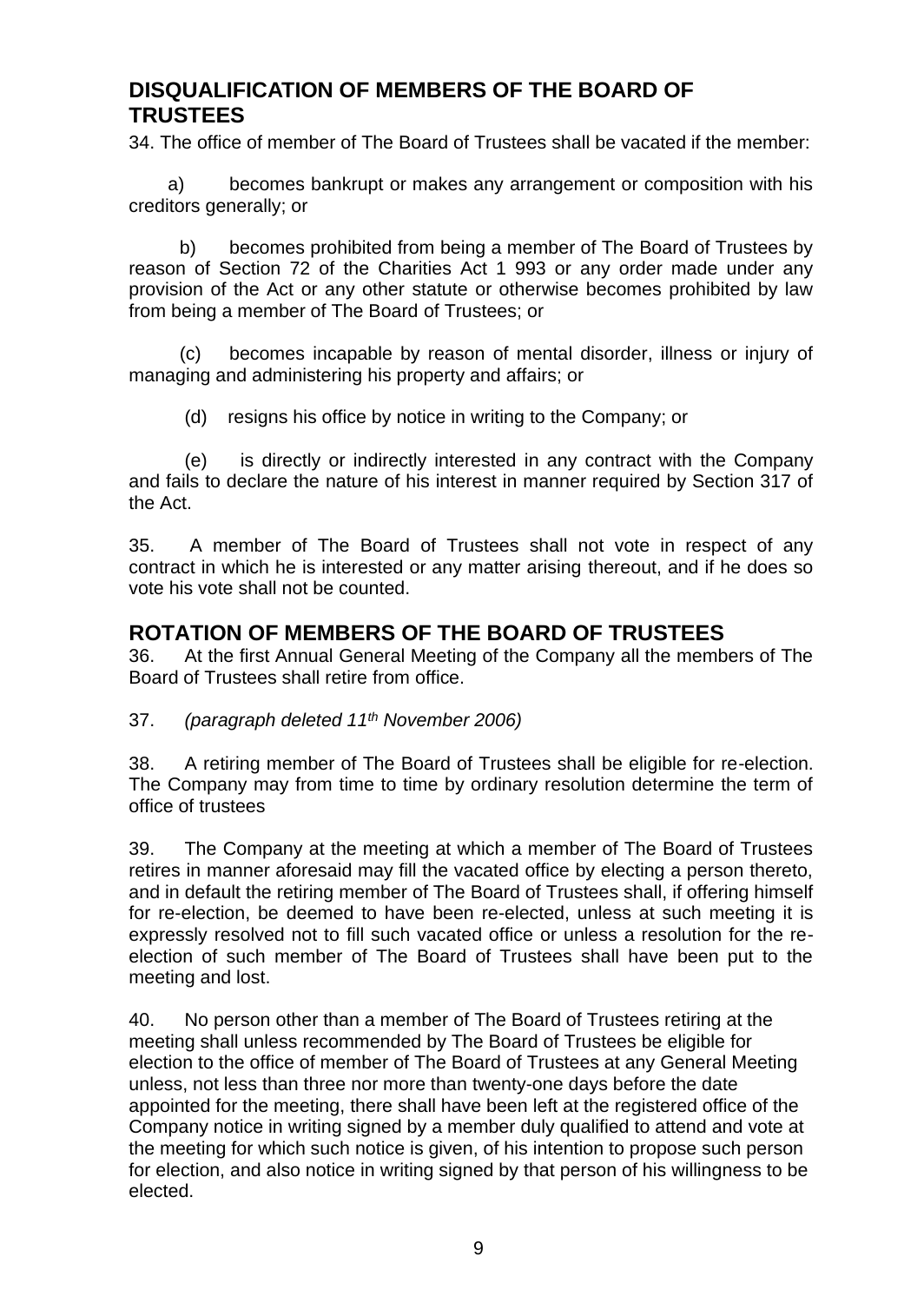41. The Company may from time to time by ordinary resolution increase or reduce the number of members of The Board of Trustees, and may also determine in what rotation the increased or reduced number is to go out of office.

42. The Board of Trustees shall have power at any time, and from time to time, to appoint any person to be a member of The Board of Trustees, either to fill a casual vacancy or as an addition to the existing members of The Board of Trustees, but so that the total number of members of The Board of Trustees shall not at any time exceed any maximum number fixed in accordance with these Articles. Any member of The Board of Trustees so appointed shall hold office only until the next following Annual General Meeting, and shall then be eligible for reelection, but shall not be taken into account in determining the members of The Board of Trustees who are to retire by rotation at such meeting.

43. The Company may by ordinary resolution, of which special notice has been given in accordance with Section 379 of the Act, remove any member of The Board of Trustees before the expiration of his period of office notwithstanding anything in these Articles or in any agreement between the Company and such member of The Board of Trustees.

44. The Company may by ordinary resolution appoint another person in place of a member of The Board of Trustees removed from office under the immediately preceding Article. Without prejudice to the powers of The Board of Trustees under Article 42 the Company in General Meeting may appoint any person to be a member of The Board of Trustees either to fill a casual vacancy or as an additional member of The Board of Trustees. The person appointed to fill such a vacancy shall be subject to retirement at the same time as if he had become a member of The Board of Trustees on the day on which the member of The Board of Trustees in whose place he is appointed was last elected a member of The Board of Trustees.

# **PROCEEDINGS OF THE BOARD OF TRUSTEES**

45. The Board of Trustees may meet together for the despatch of business, adjourn, and otherwise regulate their meetings, as they think fit. Questions arising at any meeting shall be decided by a majority of votes. In the case of an equality of votes the Chair shall have a second or casting vote. A member of The Board of Trustees may, and the secretary on the requisition of a member of The Board of Trustees shall, at any time summon a meeting of The Board of Trustees. It shall not be necessary to give notice of a meeting of The Board of Trustees to any member of The Board of Trustees for the time being absent from the United Kingdom.

46. The quorum necessary for the transaction of the business of The Board of Trustees may be fixed by The Board of Trustees, and unless so fixed shall be three or one-half of the number of members of The Board of Trustees for the time being whichever shall be the greater number.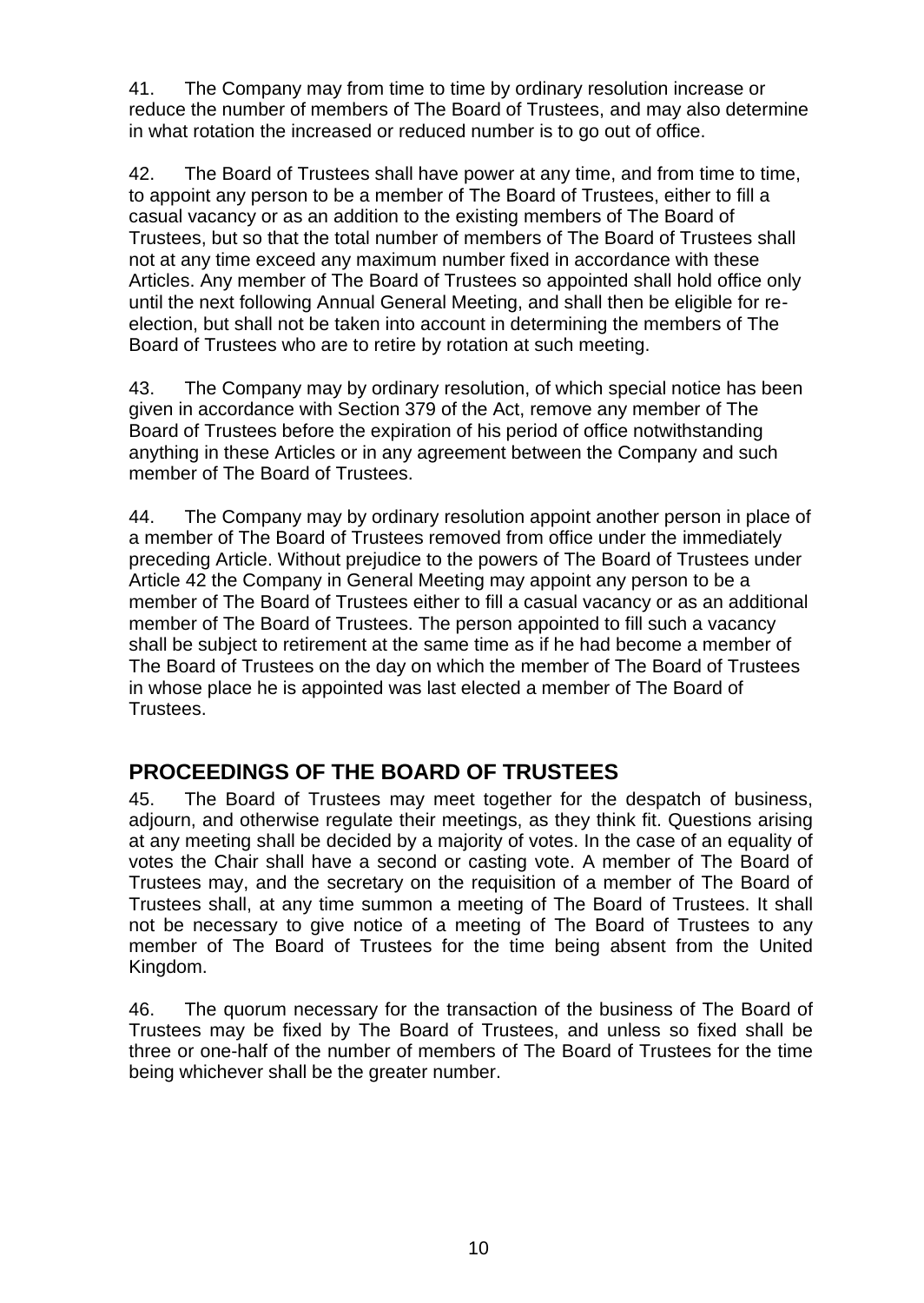47. The continuing members of The Board of Trustees may act notwithstanding any vacancy in their body, but, if and so long as their number is reduced below the number fixed by or pursuant to the Articles of the Company as the necessary quorum of members of The Board of Trustees, the continuing members or member of The Board of Trustees may act for the purpose of increasing the number of members of The Board of Trustees to that number, or of summoning a General Meeting of the Company, but for no other purpose.

48. The Board of Trustees may elect a Chair of their meetings and determine the period for which he is to hold office; but, if no such Chair is elected, or if at any meeting the Chair is not present within five minutes after the time appointed for holding the same, the members of The Board of Trustees present may choose one of their number to be Chair of the meeting.

49. The Board of Trustees may delegate any of their powers to committees consisting of such majority of members of their body as they think fit; any committee so formed shall in the exercise of the powers so delegated conform to any regulations that may be imposed on it by The Board of Trustees and shall fully and promptly report all acts and proceedings to The Board of Trustees as soon as is reasonably practicable.

50. A committee may elect a Chair of its meetings; if no such Chair is elected, or if at any meeting the Chair is not present within five minutes after the time appointed for holding the same, the members present may choose one of their number to be Chair of the meeting.

51. A committee may meet and adjourn as it thinks proper. Questions arising at any meeting shall be determined by a majority of votes of the members present, and in the case of an equality of votes the Chair shall have a second or casting vote.

52. All acts done by any meeting of The Board of Trustees or of a committee of The Board of Trustees, or by any person acting as a member of The Board of Trustees, shall notwithstanding that it be afterwards discovered that there was some defect in the appointment of any such member of The Board of Trustees or person acting as aforesaid, or that they or any of them were disqualified, be as valid as if every such person had been duly appointed and was qualified to be a member of The Board of Trustees.

53. A resolution in writing, signed by all the members of The Board of Trustees for the time being entitled to receive notice of a meeting of The Board of Trustees, shall be as valid and effectual as if it had been passed at a meeting of The Board of Trustees duly convened and held.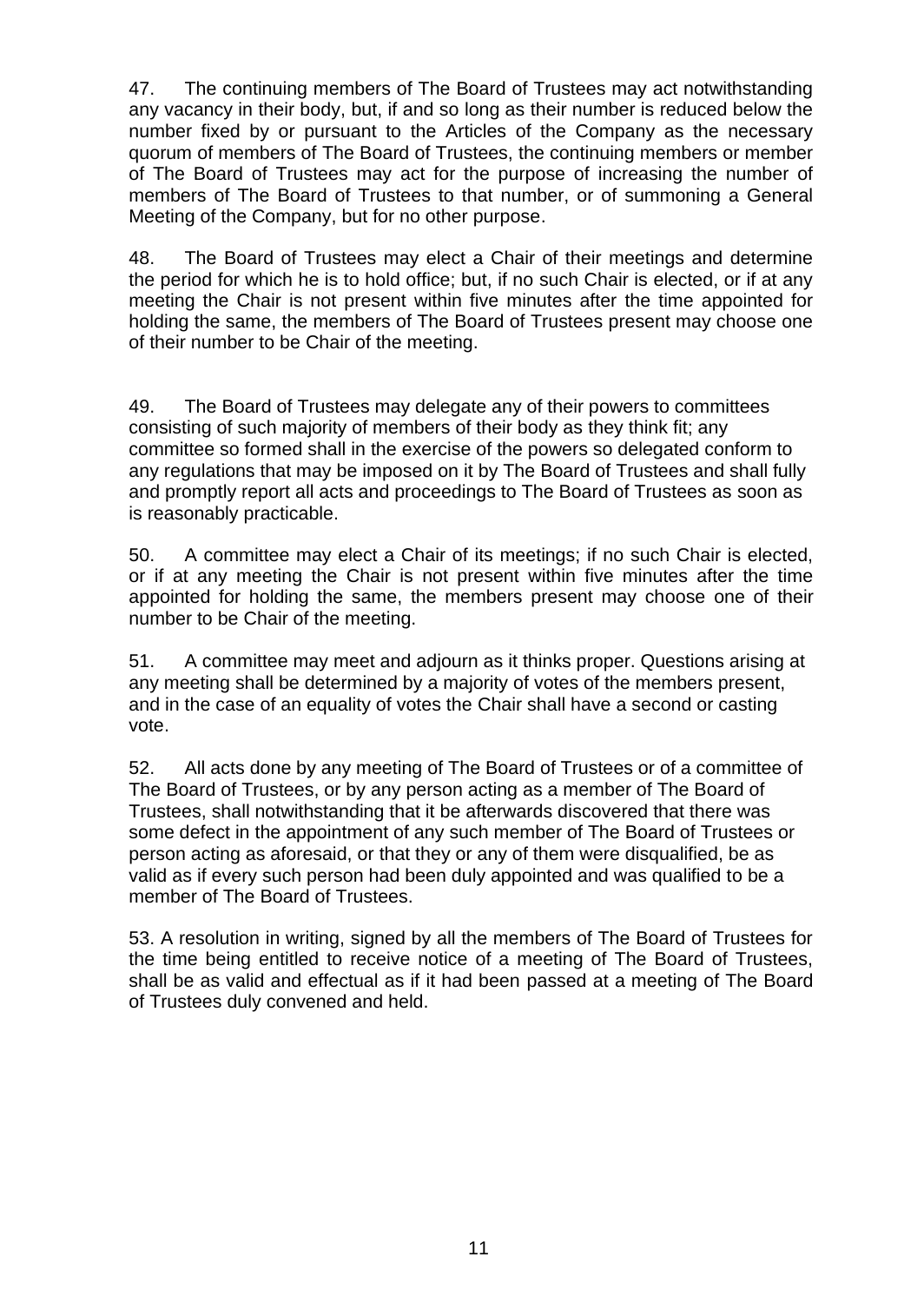# **SECRETARY**

54. Subject to Section 1 3(5) of the Act, the secretary shall be appointed by The Board of Trustees for such term, at such remuneration and upon such conditions as The Board of Trustees may think fit; and any secretary so appointed may be removed by it: Provided always that no member of The Board of Trustees may occupy the salaried position of secretary.

55. A provision of the Act or these Articles requiring or authorising a thing to be done by or to a member of The Board of Trustees and the secretary shall not be satisfied by its being done by or to the same person acting both as member of The Board of Trustees and as, or in place of, the secretary.

# **THE SEAL**

56. If the Company has a seal The Board of Trustees shall provide for its safe custody and it shall only be used by the authority of The Board of Trustees or of a committee of The Board of Trustees authorised by The Board of Trustees in that behalf, and every instrument to which the seal shall be affixed shall be signed by a member of The Board of Trustees and shall be countersigned by the secretary or by a second member of The Board of Trustees or by some other person appointed by The Board of Trustees for the purpose.

# **ACCOUNTS**

57. The Board of Trustees shall cause accounting records to be kept in accordance with the provisions of the Act.

58. The accounting records shall be kept at the registered office of the Company or, subject to the provisions of the Act, at such other place or places as The Board of Trustees thinks fit, and shall always be open to the inspection of the officers of the Company.

59. The Board of Trustees shall from time to time determine whether and to what extent and at what times and places and under what conditions or regulations the accounts and books of the Company or any of them shall be open to the inspection of members not being members of The Board of Trustees, and no member (not being a member of The Board of Trustees) shall have any right of inspecting any account or book or document of the Company except as conferred by statute or authorised by The Board of Trustees or by the Company in General Meeting.

60. The Board of Trustees shall from time to time in accordance with the provisions of the Act, cause to be prepared and to be laid before the Company in General Meeting such profit and loss accounts, balance sheets, group accounts (if any) and reports as are referred to in those provisions.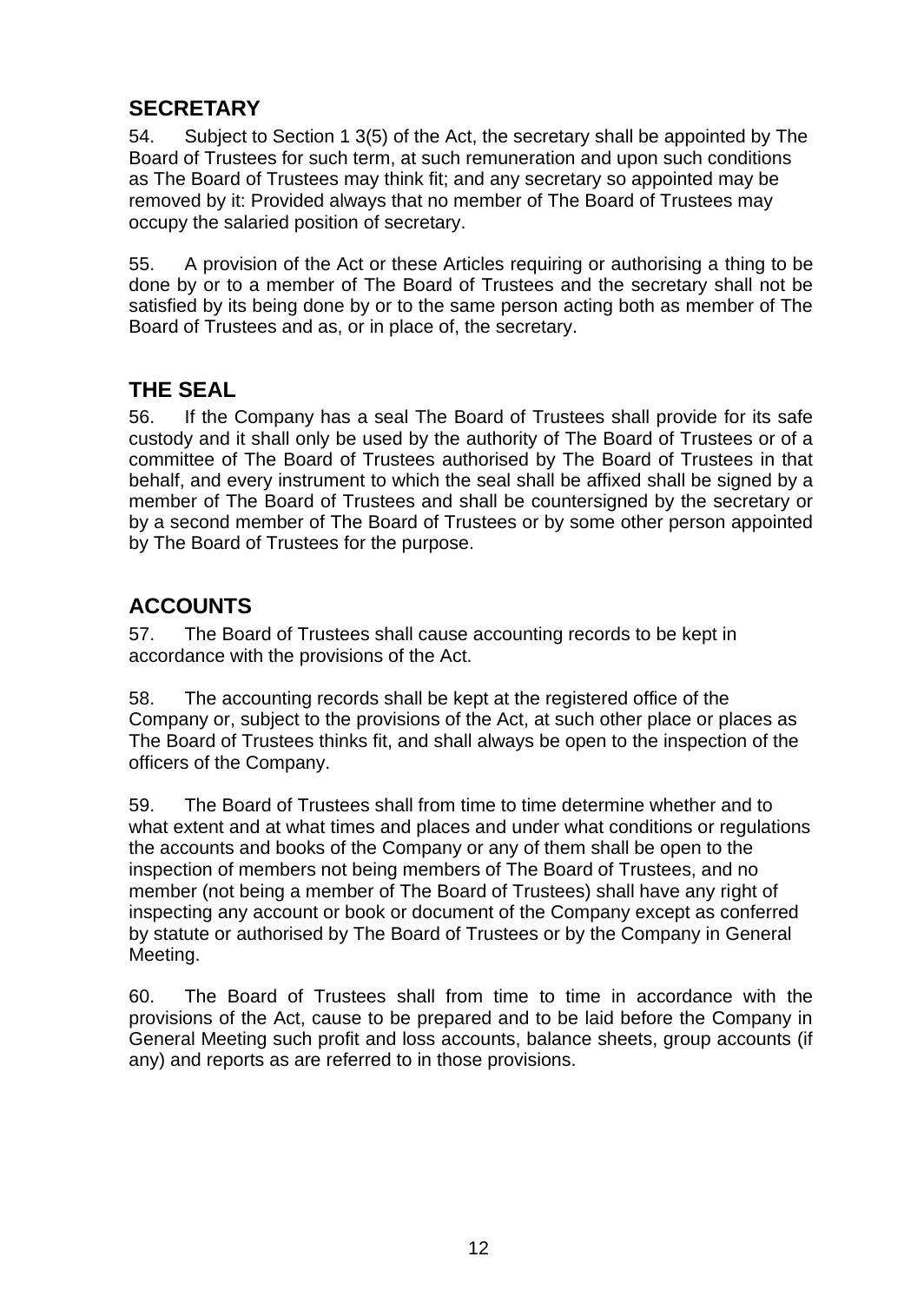61. A copy of every balance sheet (including every document required by law to be annexed thereto) which is to be laid before the Company in General Meeting, together with a copy of the auditor's report (if any), and The Board of Trustees' report, shall not less than twenty-one days before the date of the meeting be sent to every member of the Company and every person entitled to receive notice of General Meetings of the Company.

# **AUDIT**

62. If required by the Act auditors shall be appointed and their duties regulated in accordance with the provisions of the Act.

### **NOTICES**

63. A notice may be given by the Company to any member either personally or by sending it by post to him or to his registered address, or (if he has no registered address within the United Kingdom) to the address, if any, within the United Kingdom supplied by him to the Company for the giving of notice to him. Where a notice is sent by post, service of the notice shall be deemed to be effected by properly addressing, prepaying and posting a letter containing the notice, and to have been effected in the case of a notice of a meeting at the expiration of 24 hours after the letter containing the same is posted, and in any other case at the time at which the letter would be delivered in the ordinary course of post.

64. Notice of every General Meeting shall be given in any manner hereinbefore authorised to:

(a) every member except those members who (having no registered address within the United Kingdom) have not supplied to the Company an address within the United Kingdom for the giving of notices to them;

(b) every person being a trustee in bankruptcy of a member where the member but for his bankruptcy would be entitled to receive notice of the meeting;

- (c) the auditors for the time being of the Company (if any);
- (d) Each member of The Board of Trustees

No other person shall be entitled to receive notices of General Meetings.

#### **DISSOLUTION**

65. Clause 7 of the Memorandum of Association relating to the winding up and dissolution of the Company shall have effect as if the provisions thereof were repeated in these Articles.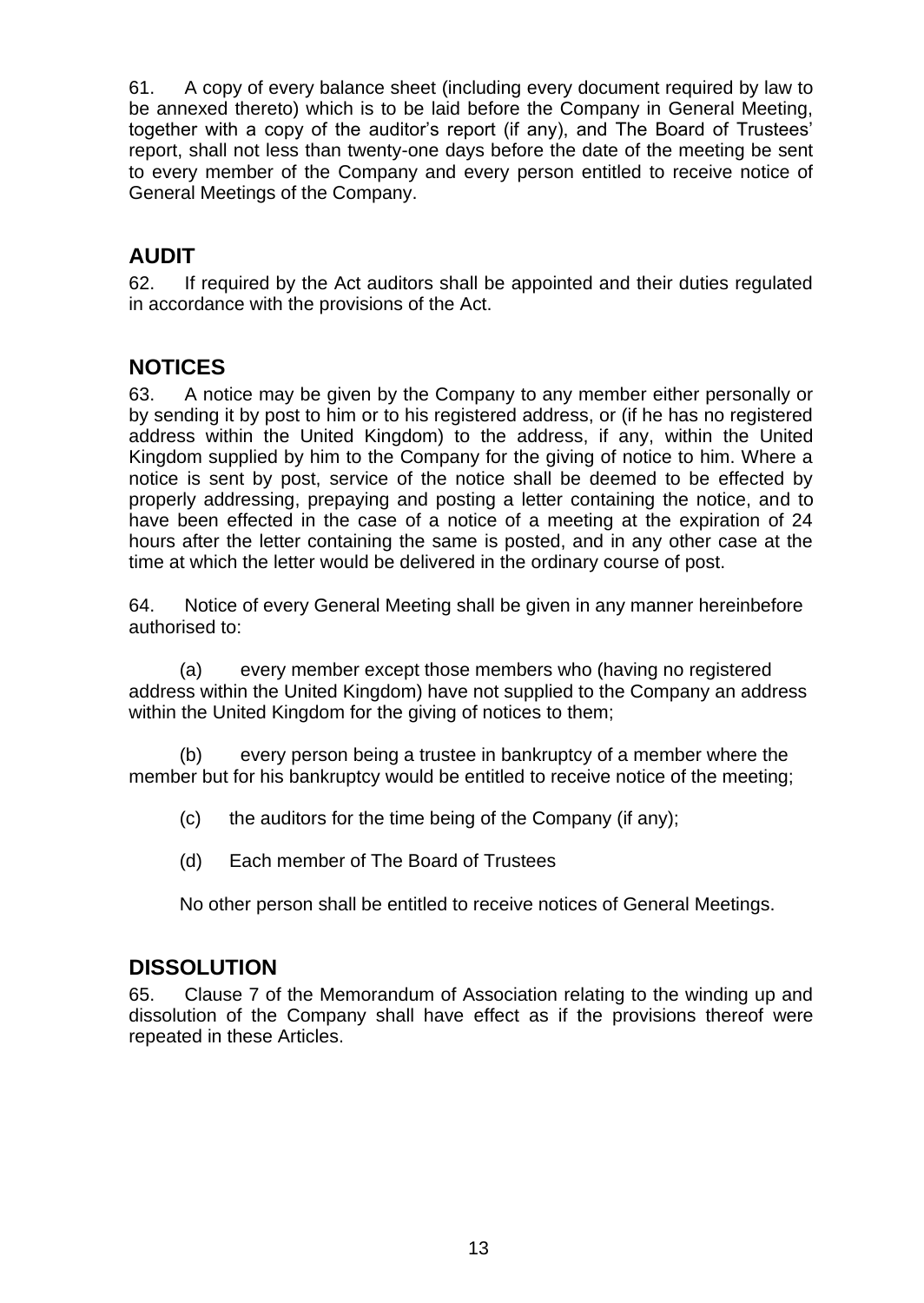### **RULES OR BYE LAWS**

66. (a) The Board of Trustees may from time to time make such Rules or Bye Laws as it may deem necessary or expedient or convenient for the proper conduct and management of the Company and for the purposes of prescribing classes of and conditions of membership, and in particular but without prejudice to the generality of the foregoing, it may by such Rules or Bye Laws regulate:

(i) The admission and classification of members of the Company, and the rights and privileges of such members, and the conditions of membership and the terms on which members may resign or have their membership terminated and the entrance fees, subscriptions and other fees or payments to be made by members.

(ii) The conduct of members of the Company in relation to one another, and to the Company\*s servants.

(iii) The setting aside of the whole or any part or parts of the Companys premises at any particular time or times or for any particular purpose or purposes.

(iv) The procedure at General Meetings and meetings of The Board of Trustees and Committees of The Board of Trustees in so far as such procedure is not regulated by these presents.

(v) And, generally, all such matters as are commonly the subject matter of company rules.

(b) The Company in General Meeting shall have power to alter or repeal the Rules or Bye Laws and to make additions thereto and The Board of Trustees shall adopt such means as they deem sufficient to bring to the notice of members of the Company all such Rules or Bye Laws, which so long as they shall be in force, shall be binding on all members of the Company. Provided, nevertheless, that no Rule or Bye Law shall be inconsistent with, or shall affect or repeal anything contained in, the Memorandum or Articles of Association of the Company.

#### **INDEMNITY**

67. (a) Every member of The Board of Trustees or other officer or auditor of the Company shall be indemnified out of the assets of the Company against all losses or liabilities which he may sustain or incur in or about the execution of the duties of his office or otherwise in relation thereto, including any liability incurred by him in defending any proceedings, whether civil or criminal, in which judgement is given in his favour or in which he is acquitted or in connection with any application under Section 727 of the Act in which relief is granted to him by the Court, and no member of The Board of Trustees or other officer shall be liable for any loss, damage or misfortune which may happen to or be incurred by the Company in the execution of the duties of his office or in relation thereto. But this Article shall only have effect in so far as its provisions are not avoided by Section 310 of the Act.

(b) The members of The Board of Trustees shall have power to purchase and maintain for any member of The Board of Trustees such insurance as is permitted by Clause 3(q) of the Companys Memorandum of Association.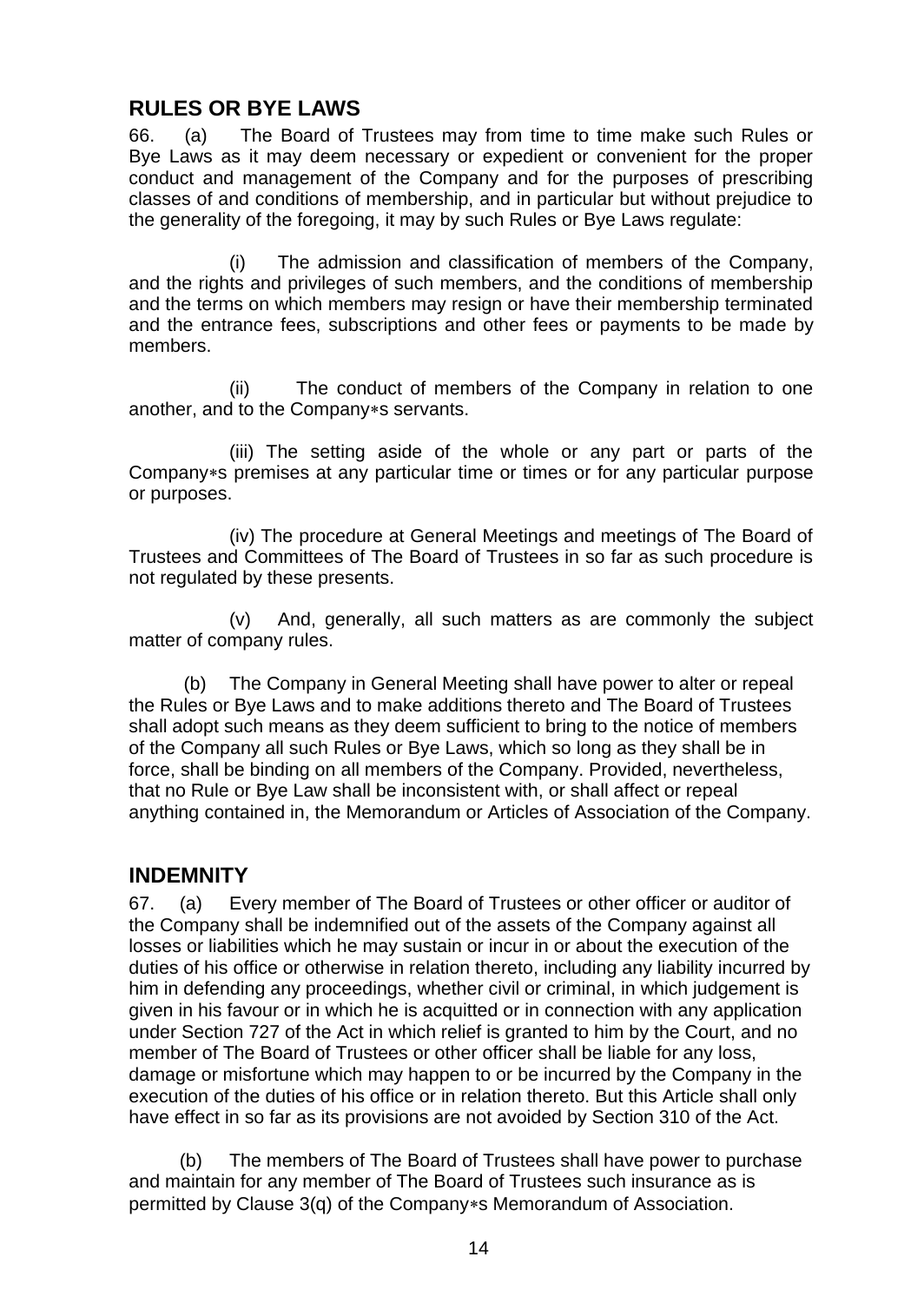\_\_\_\_\_\_\_\_\_\_\_\_\_\_\_\_\_\_\_\_\_\_\_\_\_\_\_\_\_\_\_\_\_\_\_\_\_\_\_\_\_\_\_\_\_\_\_\_\_\_\_\_\_\_\_\_\_\_\_\_\_\_\_\_\_\_\_\_\_\_\_\_\_\_\_\_\_

\_\_\_\_\_\_\_\_\_\_\_\_\_\_\_\_\_\_\_\_\_\_\_\_\_\_\_\_\_\_\_\_\_\_\_\_\_\_\_\_\_\_\_\_\_\_\_\_\_\_\_\_\_\_\_\_\_\_\_\_\_\_\_\_\_\_\_\_\_\_\_\_\_\_\_\_\_

Muriel Mitcheson Brown16 Woodstock Road Redland BRISTOL, BS6 7EJ

Ray Brown15 Nottingham Road Bishopston BRISTOL, BS7 9DH

Sheila Davies 35 Bath Hill Keynsham BRISTOL, BS18 1HJ

Helen Frye 52 Gratton Road CHELTENHAM, GL50 2BY

Sue Gottlieb Babbs Farmhouse Westhill Lane Watchfield Highbridge Somerset, TA9 4RF

Sheila Hawdon Ashlands Belmont Road Combe Down Bath, BA2 5JR

Glenys James Flat One 20 The Belmont Lansdown BATH, BA1 5DZ

Christopher Richards 4 St Ronans Avenue Redland BRISTOL, BS6 6EP

Dated: 22 June 1999

Witness to the above Signatures: Vivien Hagen

Burford Cottage, Scott Lane Chew Stoke BS40 8UW

# **Revision History**

#### **17th June 2000 by resolution of the membership at the first AGM of the year 2000/2001**

The quorum required for meetings of the executive committee (this refers to meetings of the governing body, known from 20 Jan 2001 as the Board of Trustees) was reduced from five to three.

#### **20th January 2001 by resolution of the membership at the second AGM of the year 2000/2001 the following changes were made:**

1. Paragraph 5 : The month in which the AGM must be held was changed from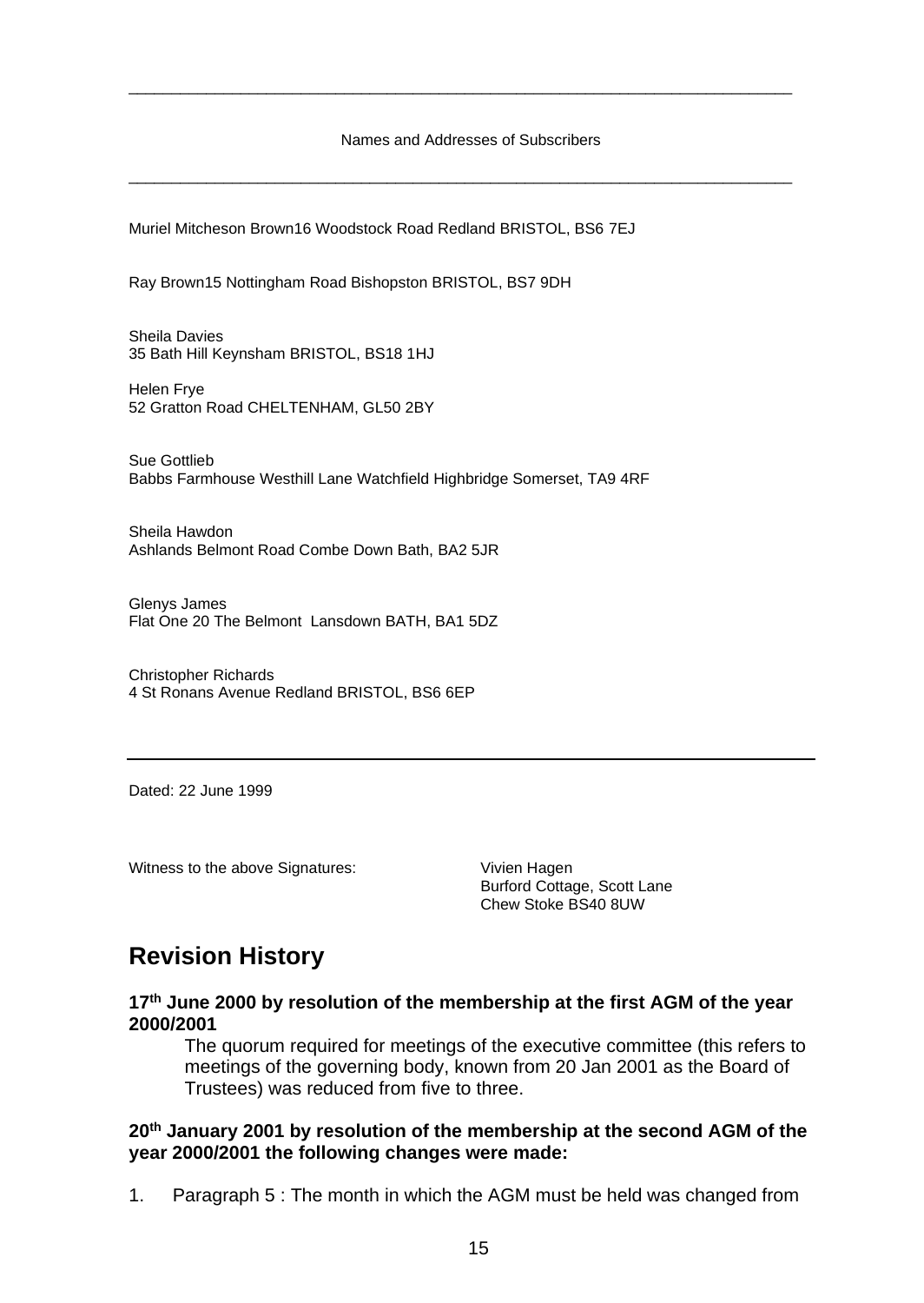June to November.

- 2. Every reference to "the Executive Committee" was changed to "the Board of Trustees", (except in paragraph 27, which does not refer to the Executive Committee of the Severnside Initiative for Psychotherapy).
- 3. The heading between paragraph 27 and paragraph 28 was changed from "Executive Committee of Management" to "The Board of Trustees".
- 4. The following sentence was added to paragraph 38 "The Company may from time to time by ordinary resolution determine the term of office of trustees".
- 5. In paragraph 20 (a) the words "to appoint another person (whether a member or not) as his proxy" were changed to "to appoint another member as his proxy". And in paragraph 21 the sentence "A proxy need not be a member of the Company" was changed into "A proxy must be a member of the Company".

#### **10th November 2001 by resolution of the membership at the 2001 AGM the following changes were made:**

- 1. Paragraph 10 was changed to allow the Board of Trustees to decide who would be chair at a General Meeting of the Company. (Previously it had to be the chair of the Board of Trustees).
- 2. Paragraph 18 which read: "A member of unsound mind, or in respect of whom an order has been made by any court having jurisdiction in lunacy, may vote, whether on a show of hands or on a poll, by his committee, receiver, curator bonis or other person in the nature of a committee, receiver, or curator bonis appointed by that court, and any such committee, receiver, curator bonis or other person may, on a poll, vote by proxy."

Was replaced with "18 This paragraph was deleted by the membership at the AGM held on the 10th November 2001." Because it was obsolete.

#### **22nd March 2003 by resolution of the membership at an Extraordinary General Meeting held on that day the following change was made:**

**Section 9:** The quorum for a General Meeting was changed from one-third of the membership actually present to one-fifth of the membership actually present.

#### **22nd November 2003 by resolution of the membership at the 2003 Annual General Meeting held on that day the following change was made:**

#### **Section 16: 16a added**

16 a) At the annual general meeting the membership shall vote on whether to accept or reject **t**he annual accounts for the previous financial year."

#### **11th November 2006 by resolution of the membership at the 2006 Annual General Meeting held on that day the following changes were made:**